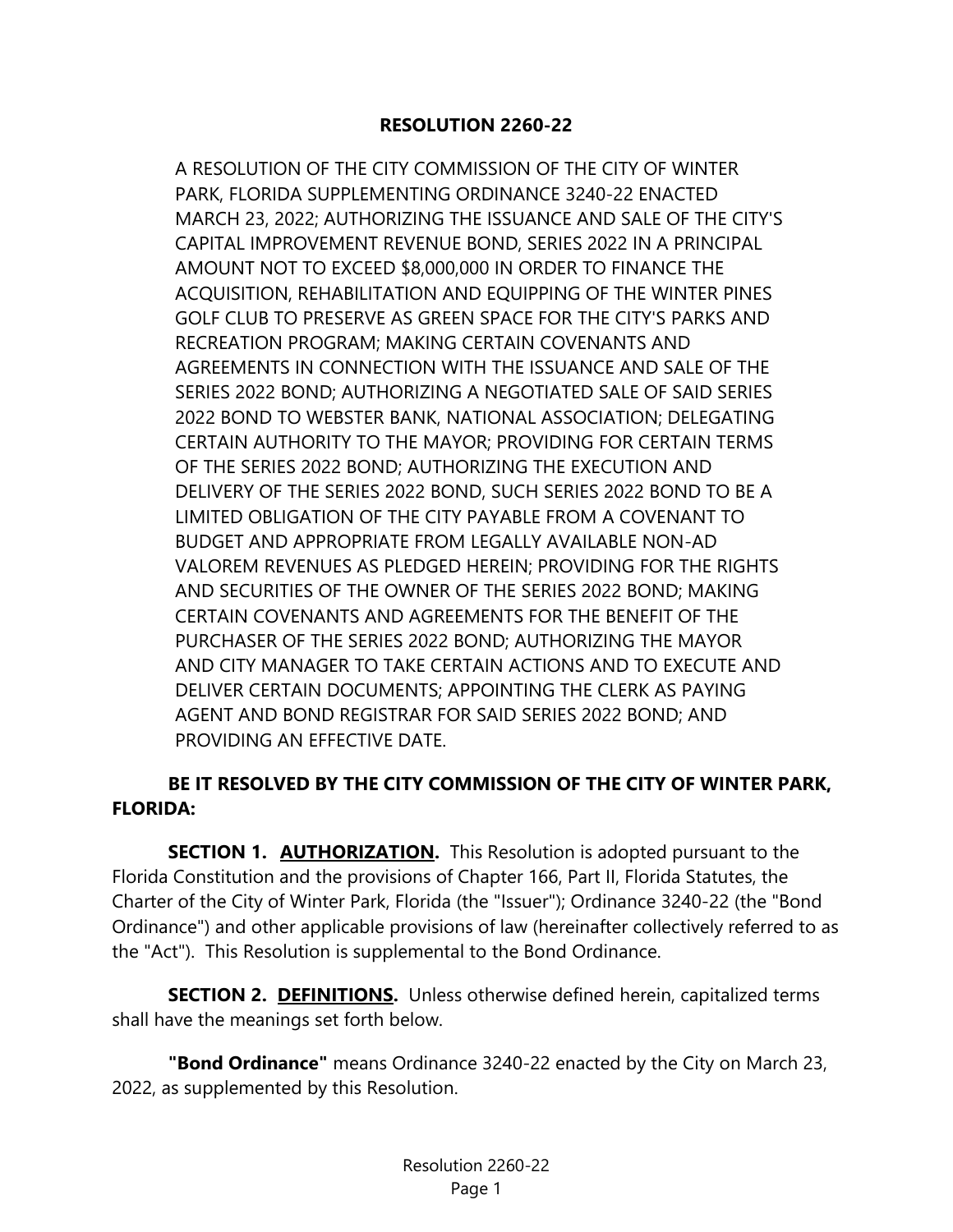"**Bond Registrar**" shall mean the City via the Clerk, who shall maintain the registration books of the City and be responsible for the transfer and exchange of the Series 2022 Bond, and who shall also be the paying agent for the Series 2022 Bond.

**"Business Day"** shall mean any day other than a Saturday, Sunday or day on which banking institutions within the State of Florida are authorized or required by law to remain closed.

**"Charter"** means the charter of the City of Winter Park, Florida.

**"City"** means the City of Winter Park, Florida, a municipal corporation of the State of Florida, or any successor thereto.

**"City Commission"** means the City Commission of the City, or its successor in function.

**"City Manager"** means the City Manager of the City or his or her designee.

**"Clerk"** means the City Clerk or assistant or deputy City Clerk of the City, or such other person as may be duly authorized by the City Commission of the City to act on his or her behalf.

"**Code**" shall mean the Internal Revenue Code of 1986, as amended.

**"Debt"** means as of any date and without duplication, all of the following to the extent that they are payable in whole or in part from any Non-Ad Valorem Funds: (i) all obligations of the City for borrowed money or evidenced by bonds, debentures, notes or other similar instruments; (ii) all obligations of the City to pay the deferred purchase price of property or services, except trade accounts payable under normal trade terms and which arise in the ordinary course of business; (iii) all obligations of the City as lessee under capitalized leases; and (iv) all indebtedness of other persons to the extent guaranteed by, or secured by Non-Ad Valorem Revenues of the City.

"**Event of Default**" shall mean the occurrence and continuance of one or more of the following events:

(a) payment of the principal of the Series 2022 Bond is not made when the same shall become due and payable; or

(b) payment of any installment of interest or any other amount payable on the Series 2022 Bond is not made when the same shall become due and payable; or

(c) the City shall default in the due and punctual performance of any other of the covenants, conditions, agreements and provisions contained in the Series 2022 Bond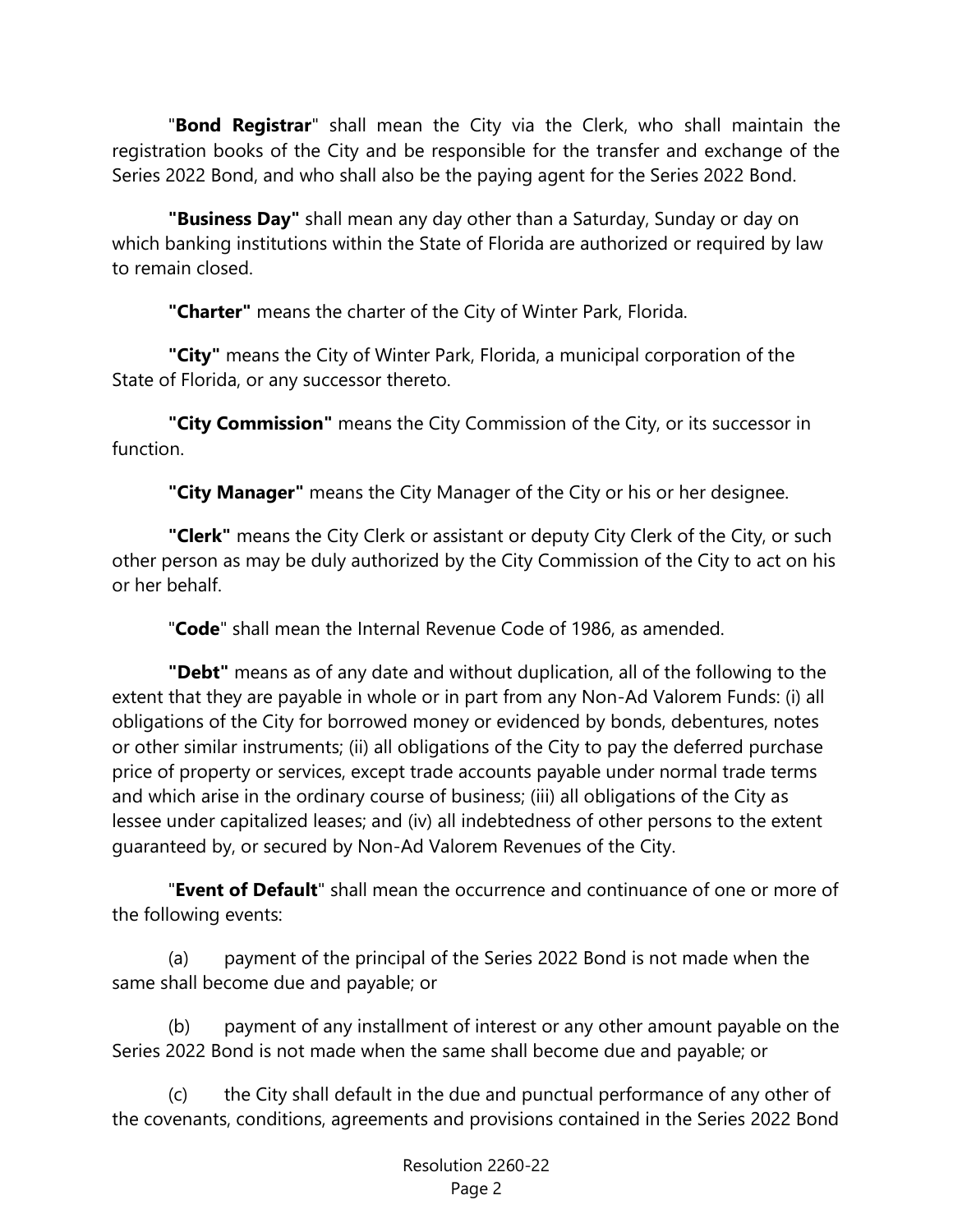or this Resolution and such default shall continue for thirty (30) days from the earlier of (a) after written notice shall have been received by the City from the Bondholder specifying such default and requiring the same to be remedied or (b) when notice was required to be given by the City pursuant to Section 6 hereof; provided, however, that if, in the reasonable judgment of the Bondholder, the City shall proceed to take such curative action which, if begun and prosecuted with due diligence, cannot be completed within a period of thirty (30) days, then such period shall, upon the written consent of the Bondholder, be increased to such extent as shall be necessary to enable the City to diligently complete such curative action; provided further, however, that in no event shall the cure period exceed sixty (60) days; or

(d) any representation or warranty made in writing by or on behalf of the City in this Resolution or the Series 2022 Bond shall prove to have been false or incorrect in any material respect on the date made or reaffirmed; or

(e) the City admits in writing its inability to pay its debts generally as they become due, or files a petition in bankruptcy or makes an assignment for the benefit of its creditors, declares a financial emergency or consents to the appointment of a receiver or trustee for itself or shall file a petition or answer seeking reorganization or any arrangement under the federal bankruptcy laws or any other applicable law or statute of the United States of America or any state thereof or the involuntary appointment of a receiver or trustee for the City, where such event continues for at least sixty (60) days undismissed or undischarged.

**"Event of Taxability"** means the occurrence after the date hereof of a final decree or judgment of any Federal court or a final action of the Internal Revenue Service determining that interest paid or payable on all or a portion of any Series 2022 Bond is or was includable in the gross income of an Owner for Federal income tax purposes; provided, that no such decree, judgment, or action will be considered final for this purpose, however, unless the City has been given written notice and, if it is so desired and is legally allowed, has been afforded the opportunity at the City's own expense to contest the same, either directly or in the name of any Owner, and until the conclusion of any appellate review, if sought. An Event of Taxability does not include and is not triggered by a change in law by Congress that causes the interest to be includable under Owner's gross income. For all purposes of this definition, the effective date of any Event of Taxability will be the first date as of which interest is deemed includable in the gross income of the registered owner of the Series 2022 Bond.

**"Finance Director"** means the Director of Financial Services for the City or his or her designee.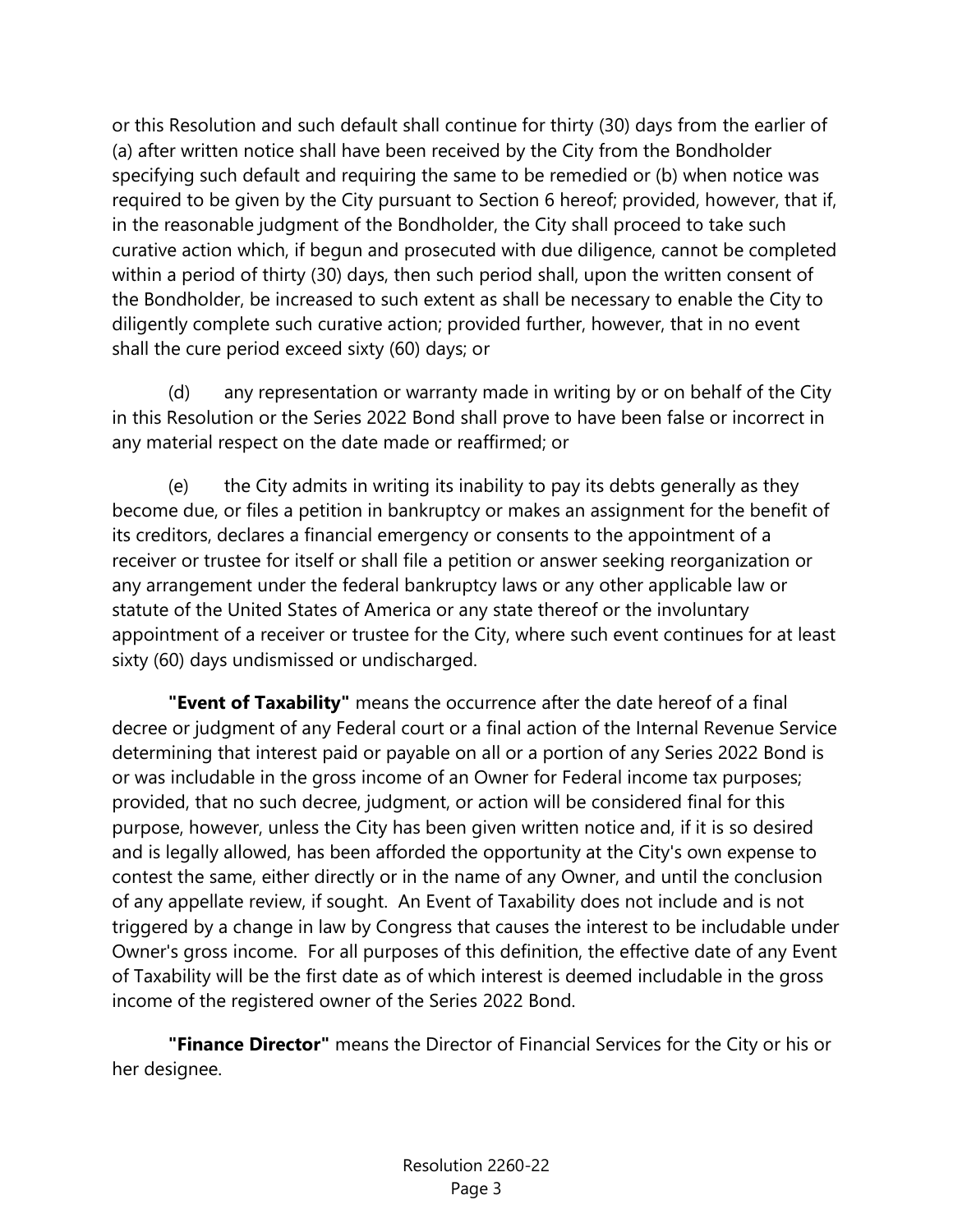"**Interest Rate**" shall mean a per annum rate equal to 2.54%, prior to the occurrence of an Event of Taxability, and after an Event of Taxability shall mean the Taxable Rate.

**"Mayor"** means the Mayor of the City or his or her designee.

**"Non-Ad Valorem Revenues"** means all revenues of the City not derived from ad valorem taxation and which are lawfully available to be used to pay debt service on amounts due under the Series 2022 Bond as the same shall become due, all as more particularly set forth in Section 8 hereof.

**"Owner," or "Bondholder"** means the Person or Persons in whose name or names the Series 2022 Bond shall be registered on the books of the City kept for that purpose in accordance with the provisions of this Resolution.

**"Payment Date"** means June 1 and December 1 of each year.

**"Person"** means natural persons, firms, trusts, estates, associations, corporations, partnerships and public bodies.

**"Purchaser"** means Webster Bank, National Association, or any affiliate thereof.

"**Record Date**" shall mean the 15th day of the month immediately preceding any interest payment date for the Series 2022 Bond.

**"Resolution"** means this Resolution supplementing the Bond Ordinance pursuant to which the Series 2022 Bond is authorized to be issued, including any supplemental resolution(s).

**"Series 2022 Bond" or "Series 2022 Bonds"** means the not to exceed \$8,000,000 City of Winter Park, Florida Capital Improvement Revenue Bond, Series 2022 authorized by Section 6 hereof.

**"Series 2022 Project"** means the acquisition, rehabilitation, and equipping of the Winter Pines Golf Club.

**"State"** means the State of Florida.

**"Taxable Period"** shall mean the period of time between (a) the date that interest on the Series 2022 Bond is deemed to be includable in the gross income of the owner thereof for federal income tax purposes as a result of an Event of Taxability, and (b) the date of the Event of Taxability and after which the Series 2022 Bond bears interest at the Taxable Rate.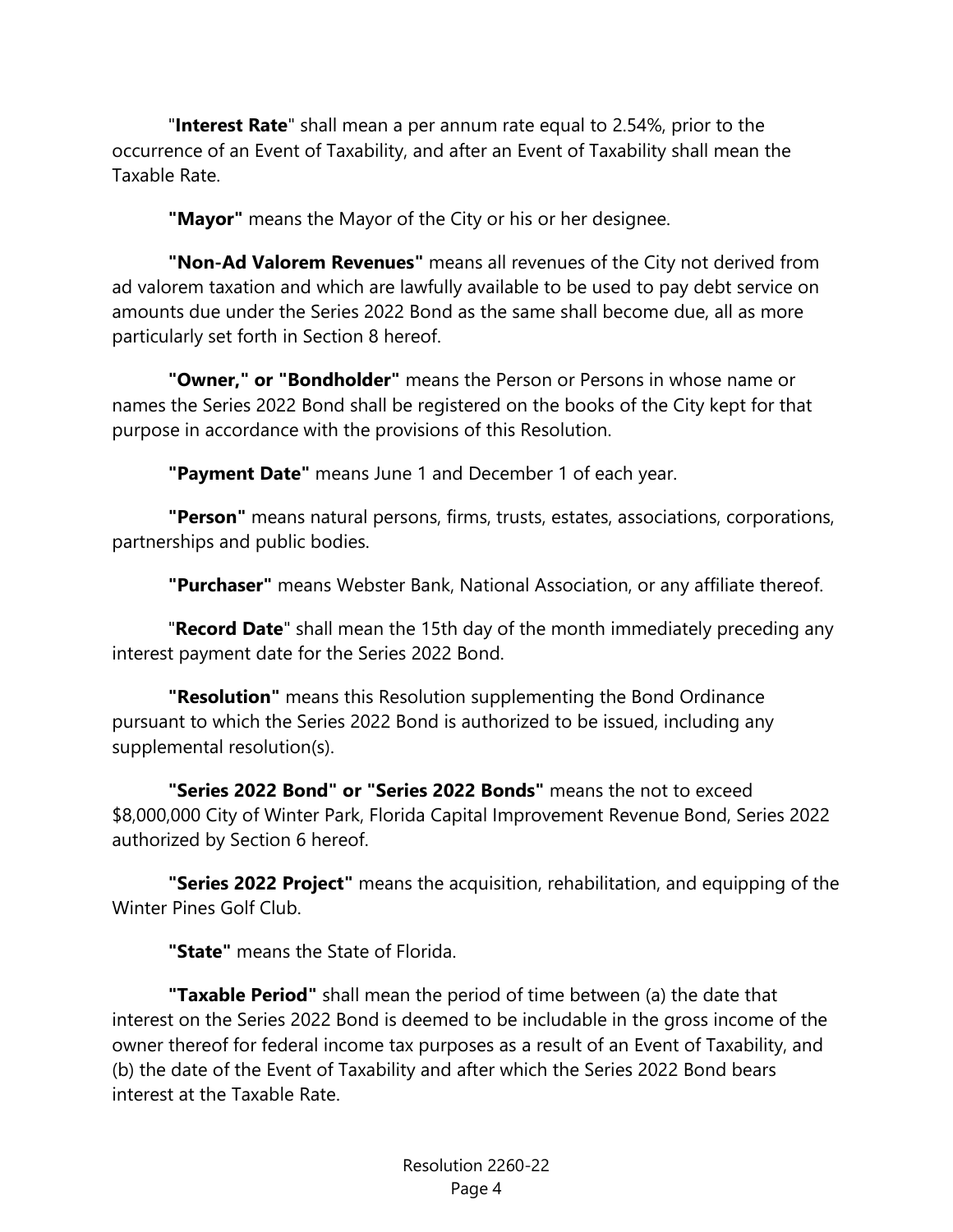**"Taxable Rate"** shall mean the interest rate per annum that shall provide the Owner with the same after-tax yield that the Owner would have otherwise received had the Event of Taxability not occurred, taking into account the increased taxable income of the Owner as a result of such Event of Taxability. The Owner shall provide the City with a written statement explaining the calculation of the Taxable Rate, which statement shall, in the absence of manifest error, be conclusive and binding on the City.

**SECTION 3. FINDINGS**. The City Commission hereby finds and determines that:

(a) The City is a duly constituted and validly existing municipality within the State of Florida with requisite home rule powers derived from the Constitution and Laws of the State of Florida.

(b) In order to protect and preserve green space within the City, the City desires to acquire, rehabilitate, and equip the existing golf course known as Winter Pines Golf Club (the "Series 2022 Project").

(c) In order to finance the Series 2022 Project, it is necessary and desirable to provide for the issuance of a capital improvement revenue bond (the "Series 2022 Bond").

(d) The capital improvement revenue bond to be issued to finance the Series 2022 Project will be secured by a covenant to budget and appropriate certain legally available Non-Ad Valorem revenues of the City as set forth herein.

(e) Debt service on the Series 2022 Bond will be paid from legally available Non-Ad Valorem Revenues budgeted and appropriated in accordance with this Resolution. The Non-Ad Valorem Revenues are expected to be sufficient to pay the principal and interest on the Series 2022 Bond, as the same become due.

(f) The Series 2022 Bond to be issued under this Resolution does not constitute an indebtedness within the meaning of any constitutional or statutory debt limitation or restriction and is not subject to the provisions of any other law or charter relating to the authorization, issuance, or sale of bonds.

(g) The City has received responses to its request for proposals for the financing of the Series 2022 Project pursuant to which the City Manager, in conjunction with its financial advisor, has recommended the Purchaser as the response containing the terms most favorable to the City. Due to the immediate need for funds, prevailing market conditions, and the nature of the contemplated financing, it is hereby determined that it is in the best interests of the public and the City to issue and sell the Series 2022 Bond to the Purchaser.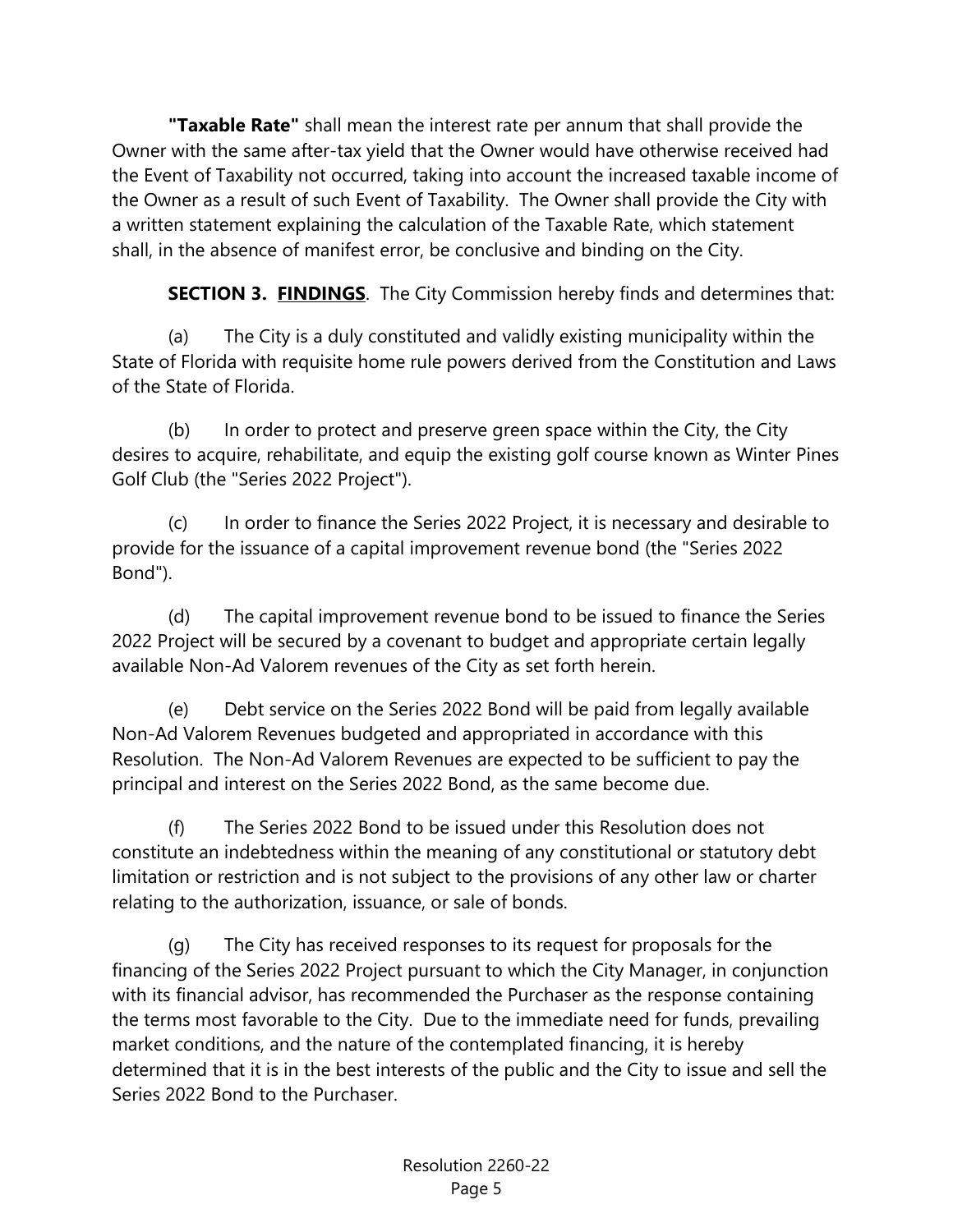(h) The principal of and interest on the Series 2022 Bond shall be payable from and secured solely by a covenant to budget and appropriate legally available Non-Ad Valorem Revenues. Neither the City, nor the State of Florida or any political subdivision thereof or governmental authority or body therein, shall ever be required to levy ad valorem taxes to pay the principal of and interest on the Series 2022 Bond or any amounts due on the Series 2022 Bond and the Series 2022 Bond shall not constitute a lien upon the Series 2022 Project, or upon any properties owned by or situated within the City except as provided herein with respect to the covenant to budget and appropriate legally available Non-Ad Valorem Revenues.

**SECTION 4. RESOLUTION TO CONSTITUTE CONTRACT**. In consideration of the acceptance of the Series 2022 Bond authorized to be issued hereunder by those who shall hold the same from time to time, this Resolution (including the Bond Ordinance) shall be deemed to be and shall constitute a contract between the City and such Owners. The covenants and agreements herein set forth to be performed by the City shall be for the benefit, protection and security of the legal Owner of the Series 2022 Bond.

**SECTION 5. APPROVAL OF THE SERIES 2022 BOND AND SALE OF THE SERIES 2022 BOND TO PURCHASER; COVENANTS.** The City hereby approves the issuance of the Series 2022 Bond and sale of same to the Purchaser. A copy of the City's annual audit of its financial statements and report shall be furnished to the Owner by the City within 270 days of the end of each related fiscal year. A copy of the annual budget of the City for each fiscal year shall be provided to the Owner by the City within ninety (90) days of adoption and such other additional information, reports or schedules (financial or otherwise) shall be provided as the Owner may reasonably request.

**SECTION 6. AUTHORIZATION OF THE SERIES 2022 BOND AND SERIES 2022** 

**PROJECT.** Subject and pursuant to the provisions of this Resolution, an obligation of the City to be known as the "City of Winter Park, Florida Capital Improvement Revenue Bond, Series 2022" is hereby authorized to be issued under and secured by the Bond Ordinance and this Resolution, in the principal amount not to exceed \$8,000,000 for the purpose of providing funds to pay the costs of the Series 2022 Project and to pay the costs of issuing the Series 2022 Bond. The Series 2022 Bond shall be substantially in the form set forth herein and is hereby approved, with such changes therein as shall be approved by any of the authorized officers executing the same, with such execution to constitute conclusive evidence of such officer's approval and the City's approval of any changes therein from the form set forth herein.

The City shall pay interest upon the unpaid principal balance of the Series 2022 Bond at the Interest Rate, subject to adjustment as provided herein. Interest shall be due and payable semi-annually on each June 1 and December 1 commencing December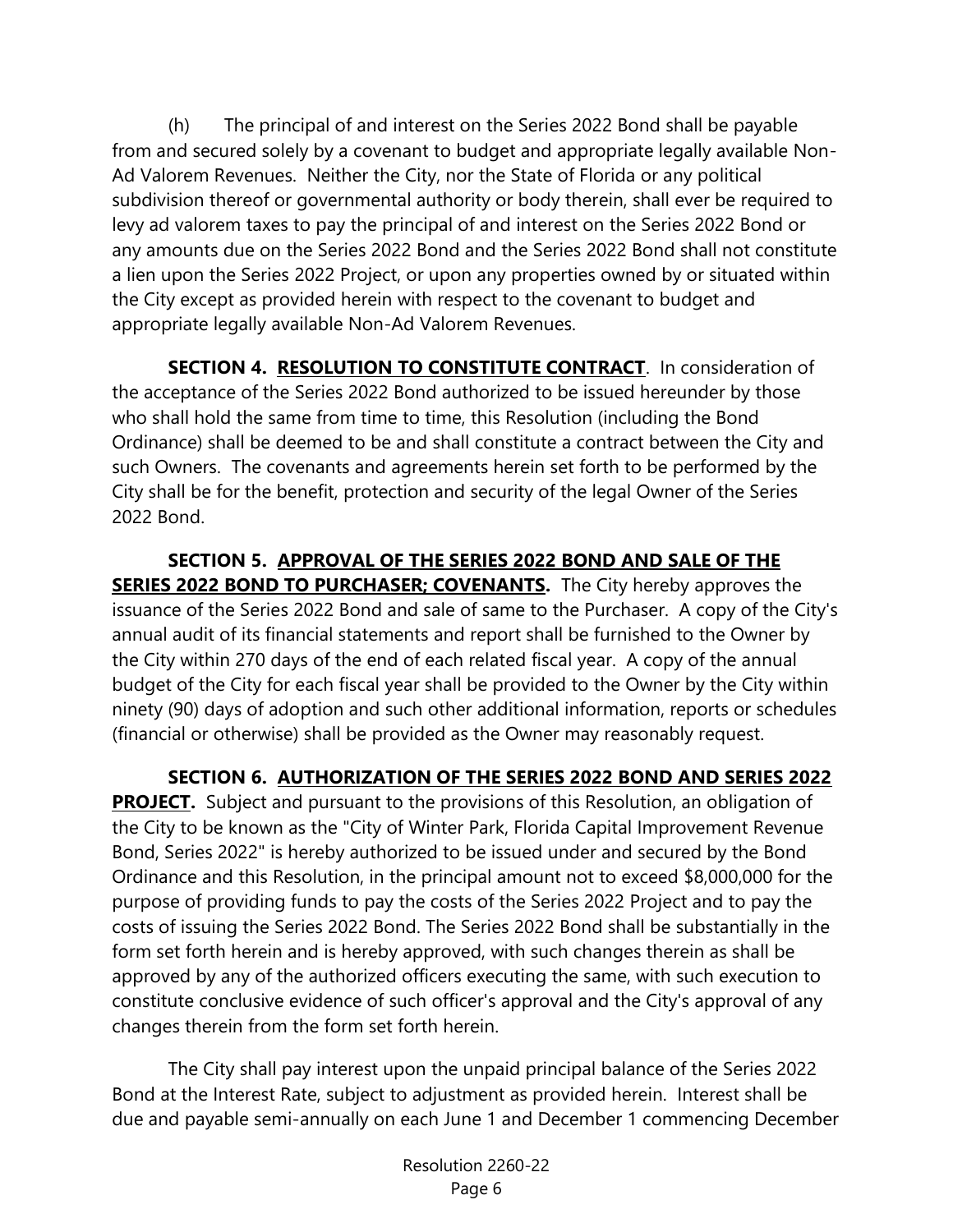1, 2022 and shall be calculated based upon a year of 360 days consisting of twelve 30 day months. Principal of and interest on the Series 2022 Bond shall be payable from, and secured by, the legally available Non-Ad Valorem Revenues budgeted and appropriated by the City as provided in Section 8 hereof.

The Series 2022 Bond is subject to prepayment as set forth in Section 15 hereof and in the Series 2022 Bond.

In any case in which interest is due or the maturity date of the Series 2022 Bond or the date fixed for the redemption of the Series 2022 Bond shall be other than a Business Day, then payment of interest, principal or redemption price need not be made on such date but may be made on the next succeeding Business Day, with the same force and effect as if made on the due date, and no interest on such payment shall accrue for the period after such due date if payment is made on such next succeeding Business Day.

Except as otherwise provided herein, upon the occurrence of an Event of Taxability and for as long as the Series 2022 Bond remains outstanding, the Interest Rate on the Series 2022 Bond shall be converted to the Taxable Rate and this adjustment shall survive payment on the Series 2022 Bond until such time as the federal statute of limitations under which the interest on the Series 2022 Bond could be declared taxable under the Code shall have expired. In addition, upon an Event of Taxability, the City shall, immediately upon demand, pay to the Owner (or prior holders, if applicable) (i) an additional amount equal to the difference between (A) the amount of interest actually paid on the Series 2022 Bond during the Taxable Period and (B) the amount of interest that would have been paid during the Taxable Period had the Series 2022 Bond borne interest at the Taxable Rate, and (ii) an amount equal to any interest, penalties and additions to tax (as referred to in Subchapter A of Chapter 68 of the Code) owed by the Owner as a result of the Event of Taxability (the "Additional Amount").

The Owner shall promptly notify the City in writing of any adjustments pursuant hereto. Such adjustments shall become effective as of the effective date of the event causing such adjustment. Adjustments pursuant hereto may be retroactive. The Owner shall provide to the City in writing the Additional Amount, if any, due to such Owner as a result of an adjustment pursuant hereto. Notwithstanding any provision hereto the contrary, in no event shall the interest rate on the Series 2022 Bond exceed the maximum rate permitted by law.

The Series 2022 Bond shall be issued in fully registered form without coupons; shall be issued as a current interest paying Series 2022 Bond; shall be payable in lawful money of the United States of America; and shall bear interest from its date, payable by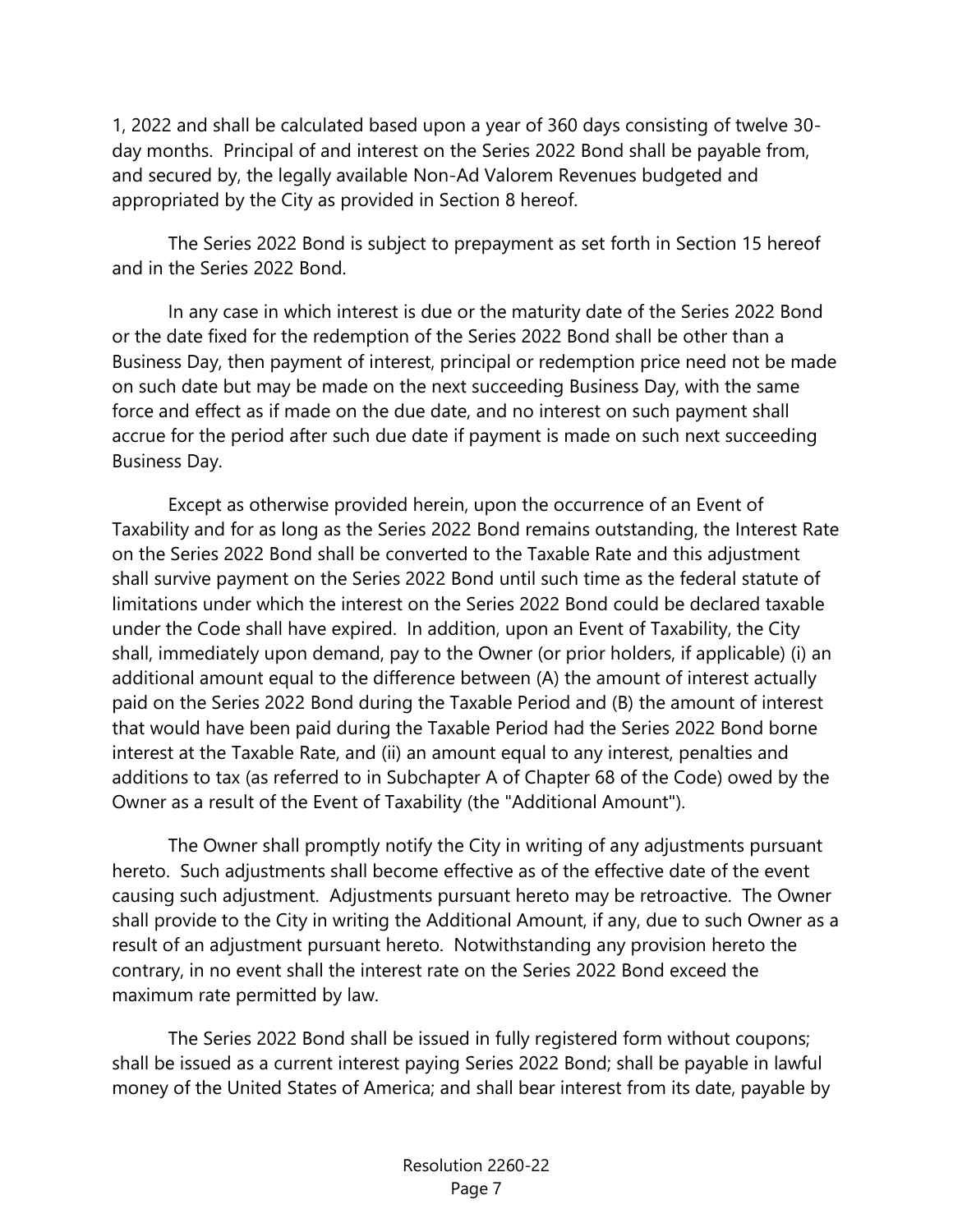direct electronic payment to the Owner or any other method acceptable to the City and the Owner.

The Series 2022 Bond shall be issued in certificated form and registered in the name of the Purchaser.

The Series 2022 Bond may only be transferred, in whole or in part, to an "accredited investor" within the meaning of Rule 501 of the Securities Act of 1933, as amended (the "Securities Act") or a "qualified institutional buyer" within the meaning of Rule 144A promulgated under the Securities Act and shall bear a legend to such effect at the top of the first page thereof. Notwithstanding the foregoing, the Owner, in its sole discretion, shall have the right to assign all or a portion of the Series 2022 Bond to an affiliate of the Owner.

The Series 2022 Project is hereby authorized.

The City shall within five (5) days after it acquires knowledge thereof, notify the Owner in writing at its notice address (a) of any change in any material fact or circumstance represented or warranted by the City in this Resolution or in connection with the issuance of the Series 2022 Bond; (b) upon the happening, occurrence, or existence of any Event of Default, and (c) any event or condition which with the passage of time or giving of notice, or both, would constitute an Event of Default, and shall provide the Owner, with such written notice, a detailed statement by a responsible officer of the City of all relevant facts and the action being taken or proposed to be taken by the City with respect thereto. Regardless of the date of receipt of such notice by the Owner, such date shall not in any way modify the date of occurrence of the actual Event of Default.

**SECTION 7. CONDITIONS TO PURCHASE OF SERIES 2022 BOND BY PURCHASER.** The City shall not be required to sell the Series 2022 Bond to the Purchaser and the Purchaser shall not be required to purchase the Series 2022 Bond until such time as the following conditions have been satisfied:

(a) Receipt by the Mayor of a Purchaser's Certificate, the form of which is attached hereto as Exhibit "A", and the Disclosure Letter containing the information required by Section 218.385, Florida Statutes, a form of which is attached hereto as Exhibit "B".

(b) Receipt by the Purchaser of the City's counsel's opinion as to the due authorization, execution, delivery and enforceability of the Ordinance, this Resolution, the Series 2022 Bond and such other matters required by the Purchaser.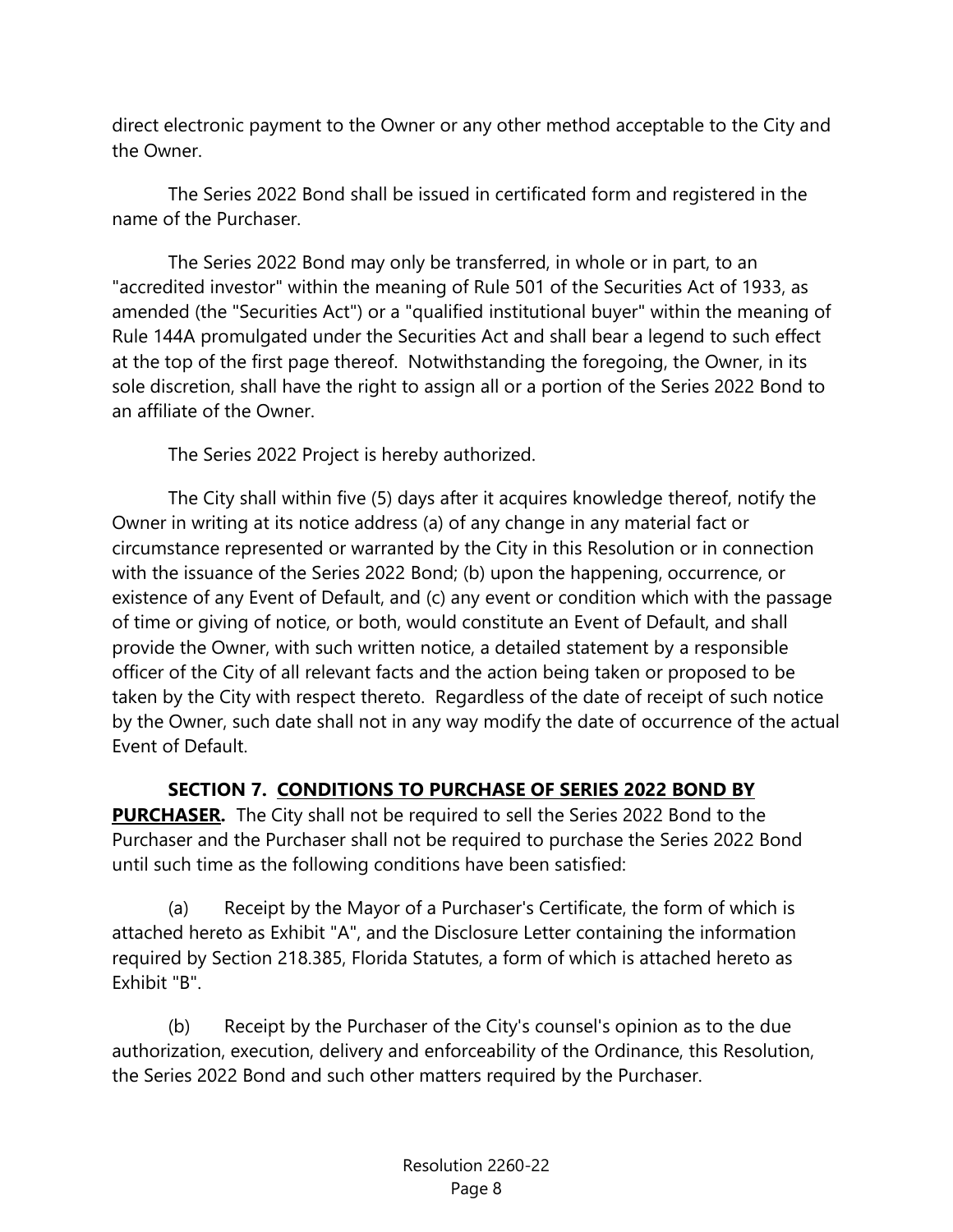(c) Receipt by the City, with a Reliance Letter to the Purchaser, of an opinion of Bond Counsel as to the exclusion of the interest on the Series 2022 Bond from gross income for federal tax purposes under the Code, and certain other matters related to the Series 2022 Bond.

(d) Receipt by the City of the supplemental opinion of Bond Counsel addressed to the City and the Purchaser to the effect that the Series 2022 Bond is not subject to the registration requirements of the Securities Act of 1933, as amended and the Resolution and Bond Ordinance are exempt from qualification under the Trust Indenture Act of 1939, as amended.

(e) Such other conditions as shall be deemed necessary by bond counsel or the City Attorney.

Upon satisfaction of all the requirements set forth in this Section 7, the Mayor, upon the advice of the City's financial advisor as to the satisfaction of the provisions of this Resolution, is authorized to execute and deliver the Series 2022 Bond in exchange for the principal amount thereof from the Purchaser.

**SECTION 8. COVENANT TO BUDGET AND APPROPRIATE**. The City covenants and agrees to appropriate in its annual budget, by amendment, if necessary, from Non-Ad Valorem Revenues lawfully available in each fiscal year, amounts sufficient to pay the principal of and interest on the Series 2022 Bond when due, and all other amounts due hereunder, all in accordance with the provisions of the Bond Ordinance and this Resolution. Such covenant and agreement on the part of the City to budget and appropriate such amounts of legally available Non-Ad Valorem Revenues shall be cumulative to the extent not paid and shall continue until such legally available Non-Ad Valorem Revenues or other legally available funds in amounts sufficient to make all such required payments shall have been budgeted, appropriated and actually paid. Notwithstanding the foregoing covenant of the City, the City does not covenant to maintain any services or programs, now provided or maintained by the City, which generate Non-Ad Valorem Revenues.

Such covenant to budget and appropriate does not create any lien upon or pledge of such Non-Ad Valorem Revenues, nor does it preclude the City from pledging in the future its Non-Ad Valorem Revenues, nor does it require the City to levy and collect any particular Non-Ad Valorem Revenues, nor does it give the Owner of the Series 2022 Bond a prior claim on the Non-Ad Valorem Revenues as opposed to claims of general creditors of such City. Such covenant to budget and appropriate legally available Non-Ad Valorem Revenues is subject in all respects to the payment of obligations secured by a pledge of such legally available Non-Ad Valorem Revenues heretofore or hereafter entered into (including the payment of debt service on bonds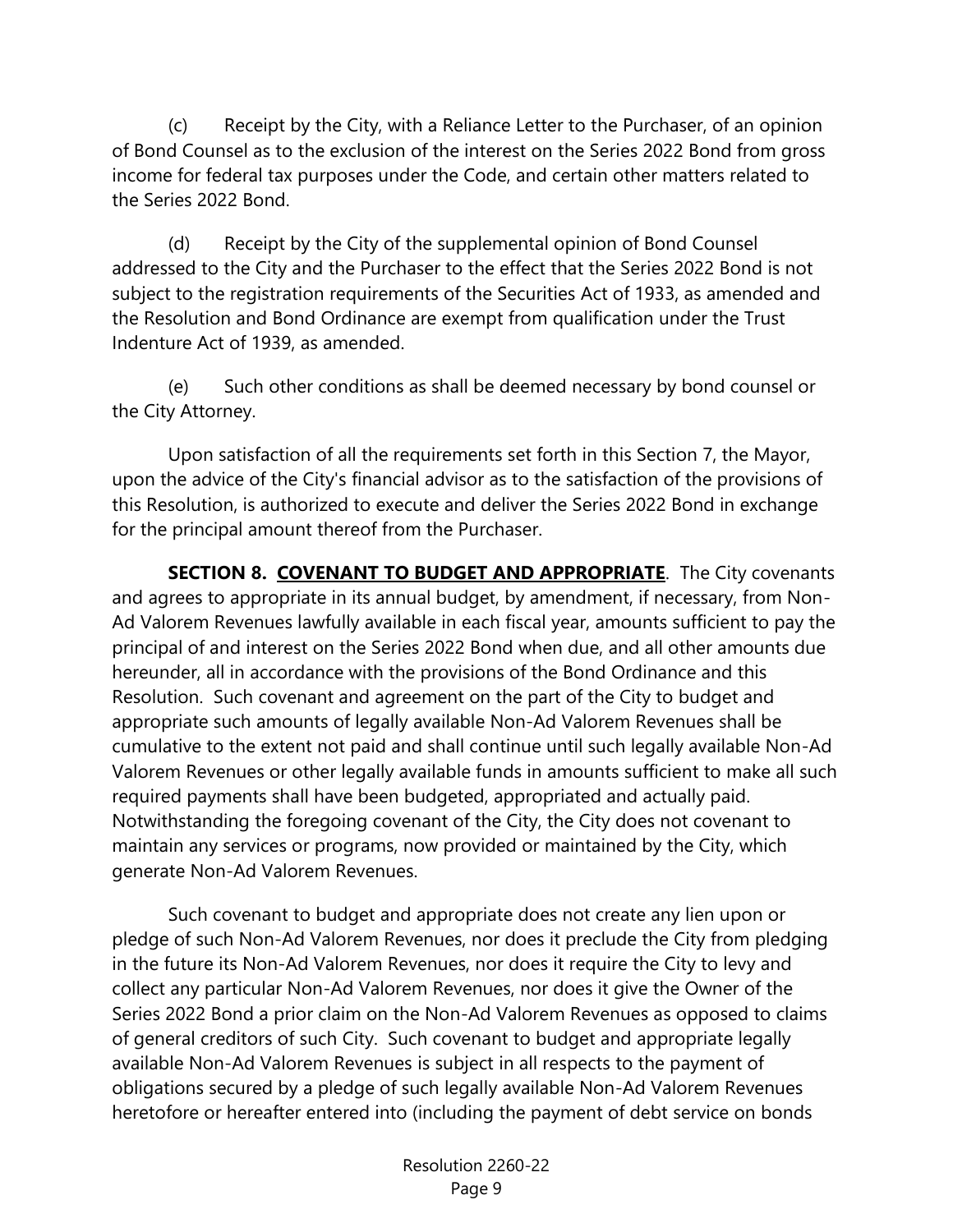and other debt instruments). However, the covenant to budget and appropriate for the purposes and in the manner stated herein shall have the effect of making available for the payment of the Series 2022 Bond, in the manner described herein, legally available Non-Ad Valorem Revenues, and placing on the City a positive duty to appropriate and budget, by amendment, if necessary, amounts sufficient to meet its obligations hereunder; subject, however, to the payment of services and programs which are for essential public purposes affecting the health, welfare and safety of the inhabitants of the City ("Essential Government Services") and is subject further in all respects to the provisions of Section 166.241, Florida Statutes.

Anything in this Resolution to the contrary notwithstanding, it is understood and agreed that all obligations of the City hereunder shall be payable from the portion of legally available Non-Ad Valorem Revenues budgeted and appropriated as provided for hereunder and nothing herein shall be deemed to pledge ad valorem tax revenues or to permit or constitute a mortgage or lien upon any assets owned by the City, and no Owner of the Series 2022 Bond, nor any other person, may compel the levy of ad valorem taxes on real or personal property within the boundaries of the City. The Series 2022 Bond does not constitute a lien upon the Series 2022 Project or upon any revenue source generated therefrom. The Series 2022 Bond will not constitute a general debt, liability or obligation of the City or the State of Florida or any political subdivision thereof within the meaning of any constitutional or statutory provision. Neither the faith and credit nor the taxing power of the City or of the State of Florida or any political subdivision thereof is pledged to the payment of the principal of or interest on the Series 2022 Bond. Except as provided hereafter, neither this Resolution nor the obligations of the City hereunder shall be construed as a pledge of or a lien on all or any legally available Non-Ad Valorem Revenues of the City, but shall be payable solely as provided herein and is subject to the payment of services and programs which are for essential public purposes affecting the health, welfare and safety of the inhabitants of the City, and is subject further in all respects to the provisions of Section 166.241, Florida Statutes, provided that, except to the extent required to provide for Essential Government Services and payment of debt secured by a lien on specific non-ad valorem revenues, the City shall not be entitled to fail to budget and appropriate debt service on the Series 2022 Bond in order to balance its budget.

**SECTION 9**. **ANTI-DILUTION TEST**. Before issuing additional Debt secured by Non-Ad Valorem Revenues, the City shall deliver a certificate of its Finance Director or Mayor evidencing that the City's total Non-Ad Valorem Revenues for the prior fiscal year were at least 2.00 times the maximum annual debt service of all Debt to be paid from Non-Ad Valorem Revenues, including any Debt payable from one or several specific revenue sources.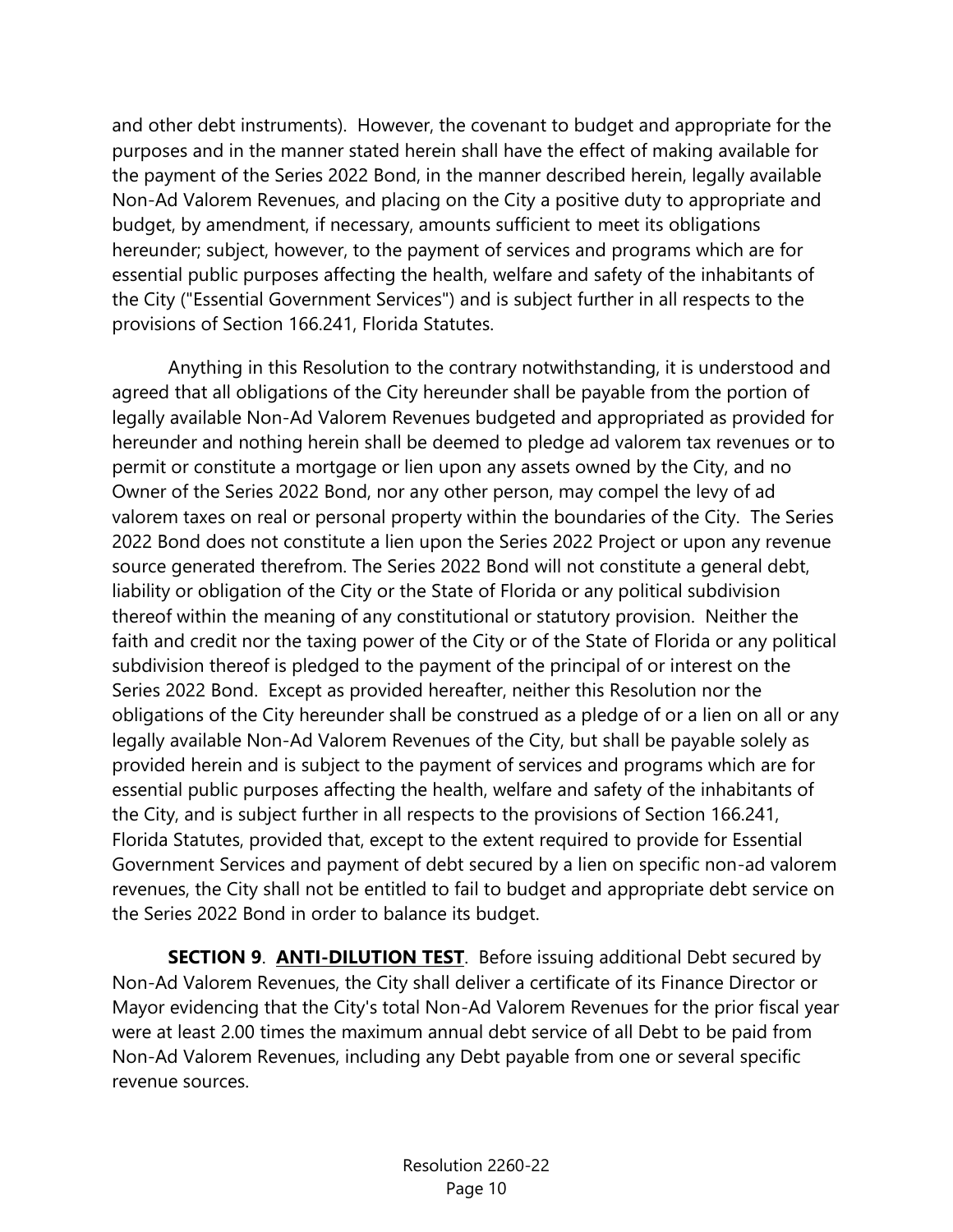For purposes of calculating maximum annual debt service, balloon indebtedness shall be assumed to amortize in up to 20 years (from the date of calculation) on a level debt service basis. In the event that the City is required to fund a reserve fund, the funding of such reserve fund shall be included in the calculation of debt service. For purposes of this paragraph, "balloon indebtedness" includes indebtedness if 25% or more of the principal amount thereof comes due in any one year.

**SECTION 10**. **EXECUTION OF SERIES 2022 BOND**. The Series 2022 Bond shall be executed in the name of the City by its Mayor or Vice Mayor, and the corporate seal of the City or a facsimile thereof shall be affixed thereto or reproduced thereon and attested by its Clerk. The authorized signatures for the Mayor and City Clerk shall be either manual or in facsimile. The Deputy City Clerk is expressly authorized to execute instruments for the transaction contemplated herein in the absence of the City Clerk. The Certificate of Authentication of the Bond Registrar shall appear on the Series 2022 Bond, and no Series 2022 Bond shall be valid or obligatory for any purpose or be entitled to any security or benefit under this Resolution unless such certificate shall have been duly executed on such Series 2022 Bond. The authorized signature for the Bond Registrar shall be either manual or in facsimile; provided, however, that at least one of the above signatures, including that of the authorized signature for the Bond Registrar, appearing on the Series 2022 Bond shall at all times be a manual signature. In case any one or more of the officers who shall have signed or sealed the Series 2022 Bond shall cease to be such officer of the City before the Series 2022 Bond so signed and sealed shall have been actually sold and delivered, such Series 2022 Bond may nevertheless be sold and delivered as herein provided and may be issued as if the person who signed or sealed such Series 2022 Bond had not ceased to hold such office. The Series 2022 Bond may be signed and sealed on behalf of the City by such person as at the actual time of the execution of such Series 2022 Bond shall hold the proper office, although at the date of such Series 2022 Bond such person may not have held such office or may not have been so authorized.

**SECTION 11**. **NEGOTIABILITY**. The Series 2022 Bond shall be and have all the qualities and incidents of a negotiable instrument under the laws of the State of Florida, and each successive Owner, in accepting any of the Series 2022 Bond, shall be conclusively deemed to have agreed that such Series 2022 Bond shall be and have all of the qualities and incidents of negotiable instruments under the laws of the State of Florida.

**SECTION 12**. **REGISTRATION**. The City through the Clerk, as Bond Registrar, shall be responsible for maintaining the books for the registration and transfer of the Series 2022 Bond. Upon surrender to the Bond Registrar for transfer or exchange of the Series 2022 Bond, duly endorsed for transfer or accompanied by an assignment or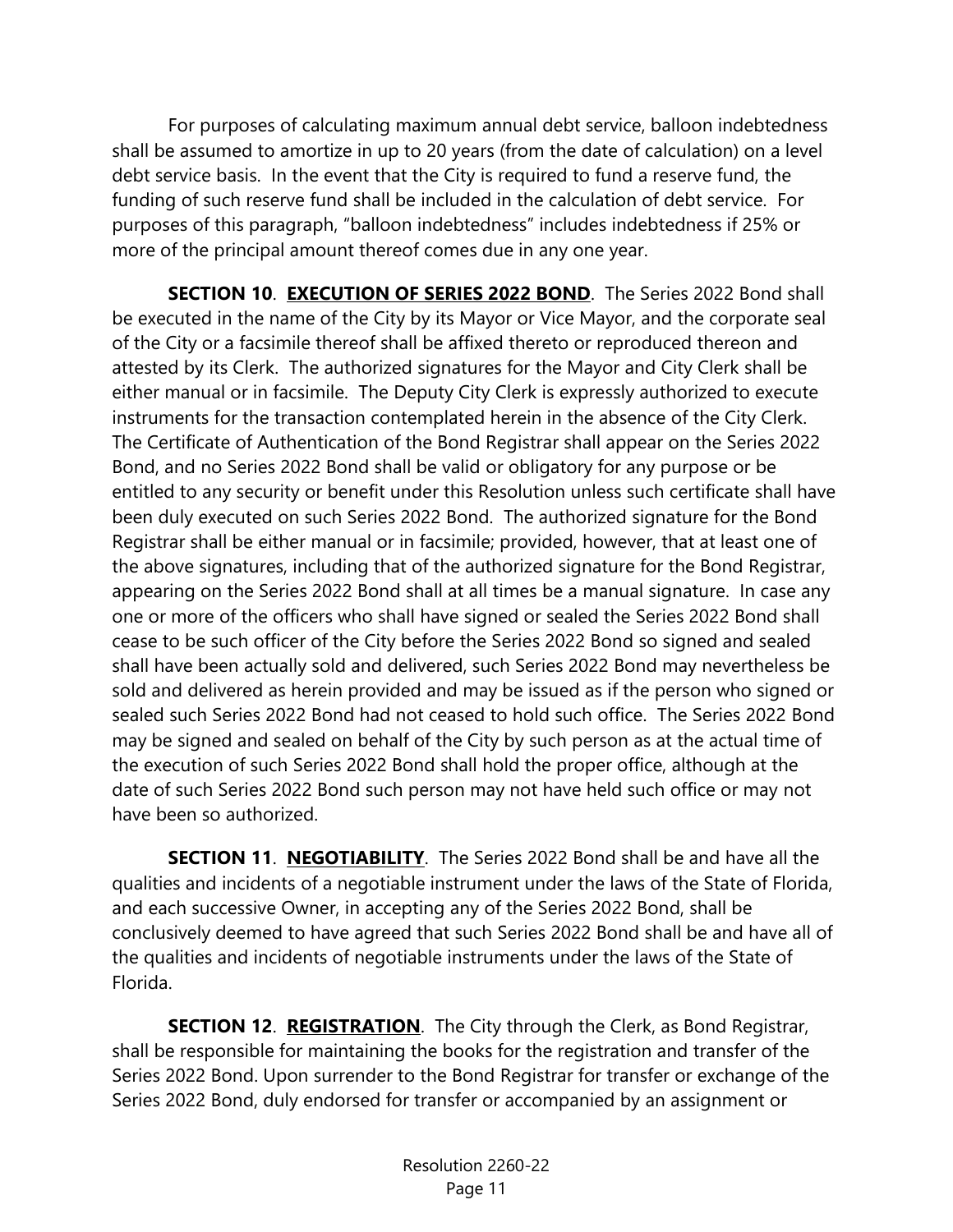written authorization for exchange, whichever is applicable, duly executed by the Bondholder or its attorney duly authorized in writing, the Bond Registrar shall deliver in the name of the Bondholder or the transferee or transferees, as the case may be, a new fully registered Series 2022 Bond of the same maturity and interest rate and for the outstanding principal amount which the Bondholder is entitled to receive.

Any Series 2022 Bond presented for transfer or exchange (if so required by the City) shall be accompanied by a written instrument or instruments of transfer or authorization for exchange, in form and with guaranty of signature satisfactory to the City, duly executed by the Bondholder or by its duly authorized attorney. No presentment shall be required for any payment on the Series 2022 Bond except upon final maturity in which the Series 2022 Bond will be marked cancelled and promptly returned upon payment.

The City may require payment from the Bondholder or transferee of a sum sufficient to cover any tax, fee or other governmental charge (other than those imposed by the City) that may be imposed in connection with any exchange or transfer of the Series 2022 Bond. Such charges and expenses shall be paid before a new Series 2022 Bond shall be delivered.

Interest on and principal installments for the Series 2022 Bond shall be paid to the Bondholder whose name appears on the books of the Bond Registrar as of 5:00 p.m. (eastern time) on the Record Date.

A new Series 2022 Bond delivered upon any transfer or exchange shall be a valid obligation of the City, evidencing the same debt as the Series 2022 Bond surrendered, and shall be entitled to benefits hereof to the same extent surrendered, shall be secured by this Resolution and entitled to all of the security as the Series 2022 Bond surrendered.

The City and the Bond Registrar may treat the Owner of the Series 2022 Bond as the absolute owner thereof for all purposes, whether or not such Series 2022 Bond shall be overdue, and shall not be bound by any notice to the contrary.

# **SECTION 13**. **DISPOSITION OF SERIES 2022 BONDS PAID OR**

**REPLACED**. Whenever any Series 2022 Bond shall be delivered to the Bond Registrar for cancellation, upon payment of the principal amount thereof, or for replacement, transfer or exchange, such Series 2022 Bond shall, after cancellation, either be retained by the Bond Registrar for a period of time specified in writing by the City, or at the option of the City, shall be destroyed by the Bond Registrar in accordance with the laws of the State, and counterparts of a certificate of destruction evidencing such destruction shall be furnished to the City.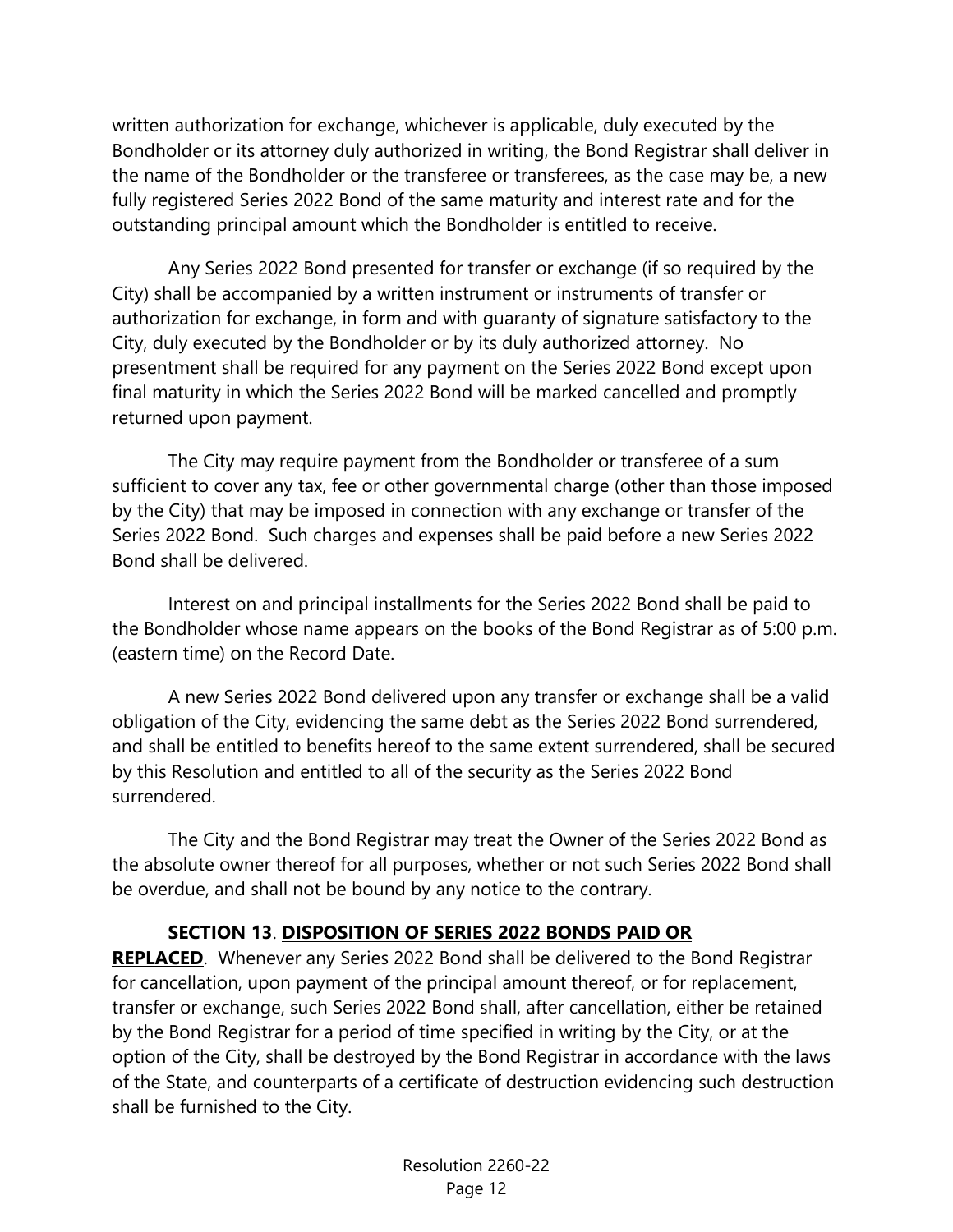## **SECTION 14**. **SERIES 2022 BONDS MUTILATED, DESTROYED, STOLEN OR**

**LOST**. In case any Series 2022 Bond shall become mutilated, or be destroyed, stolen or lost, the City, acting as the Bond Registrar, may in its discretion issue and deliver a new Series 2022 Bond of like tenor as the Series 2022 Bond so mutilated, destroyed, stolen, or lost, in exchange and substitution for such mutilated Series 2022 Bond, upon surrender and cancellation of such mutilated Series 2022 Bond or in lieu of and substitution for the Series 2022 Bond destroyed, stolen or lost, and upon the Bondholder furnishing proof of his ownership and the loss thereof (if lost, stolen or destroyed) and complying with such other reasonable regulations and conditions as the City may prescribe and paying (in advance if so required by the City) such taxes, governmental charges, attorneys fees, printing costs, and other expenses as the City may charge and/or incur. Any Series 2022 Bond so surrendered shall be cancelled by the Bond Registrar.Any such duplicate Series 2022 Bond issued pursuant to this Section shall constitute an original contractual obligation on the part of the City, whether or not the lost, stolen or destroyed Series 2022 Bond shall be at any time found by anyone; and such duplicate Series 2022 Bond shall be entitled to equal and proportionate benefits and rights as to lien, source and security for payment, pursuant to this Resolution from the funds, as hereinafter provided, to the same extent as the original Series 2022 Bond issued under this Resolution.

**SECTION 15**. **PROVISIONS FOR PREPAYMENT**. On or after June 1, 2027, the Series 2022 Bond may be pre-paid in whole or in part on any Payment Date subject to the terms hereof and upon at least thirty (30) Business Days' prior written notice to the Owner specifying the amount of prepayment. For prepayment dates on June 1, 2027 through and including December 1, 2029, a prepayment premium equal to one percent (1%) of the principal amount being prepaid shall be payable to the Owner. For prepayment dates on or after June 1, 2030, no prepayment premium shall be due. Any partial prepayment shall (a) occur on a Payment Date, (b) occur no more than once during any consecutive 12-month period, (c) be in a principal amount of not less than \$250,000, and (d) be applied to the then remaining principal repayment schedule in inverse order of installments coming due.

**SECTION 16**. **FORM OF SERIES 2022 BOND**. The text of the Series 2022 Bond, together with the Certificate of Authentication of the Bond Registrar, shall be substantially of the following tenor, with such omissions, insertions and variations as may be necessary or desirable and authorized or permitted by this Resolution or any subsequent resolution adopted prior to the issuance thereof; or as may be necessary to comply with applicable laws, rules and regulations of the United States Government and the State of Florida in effect upon the issuance thereof: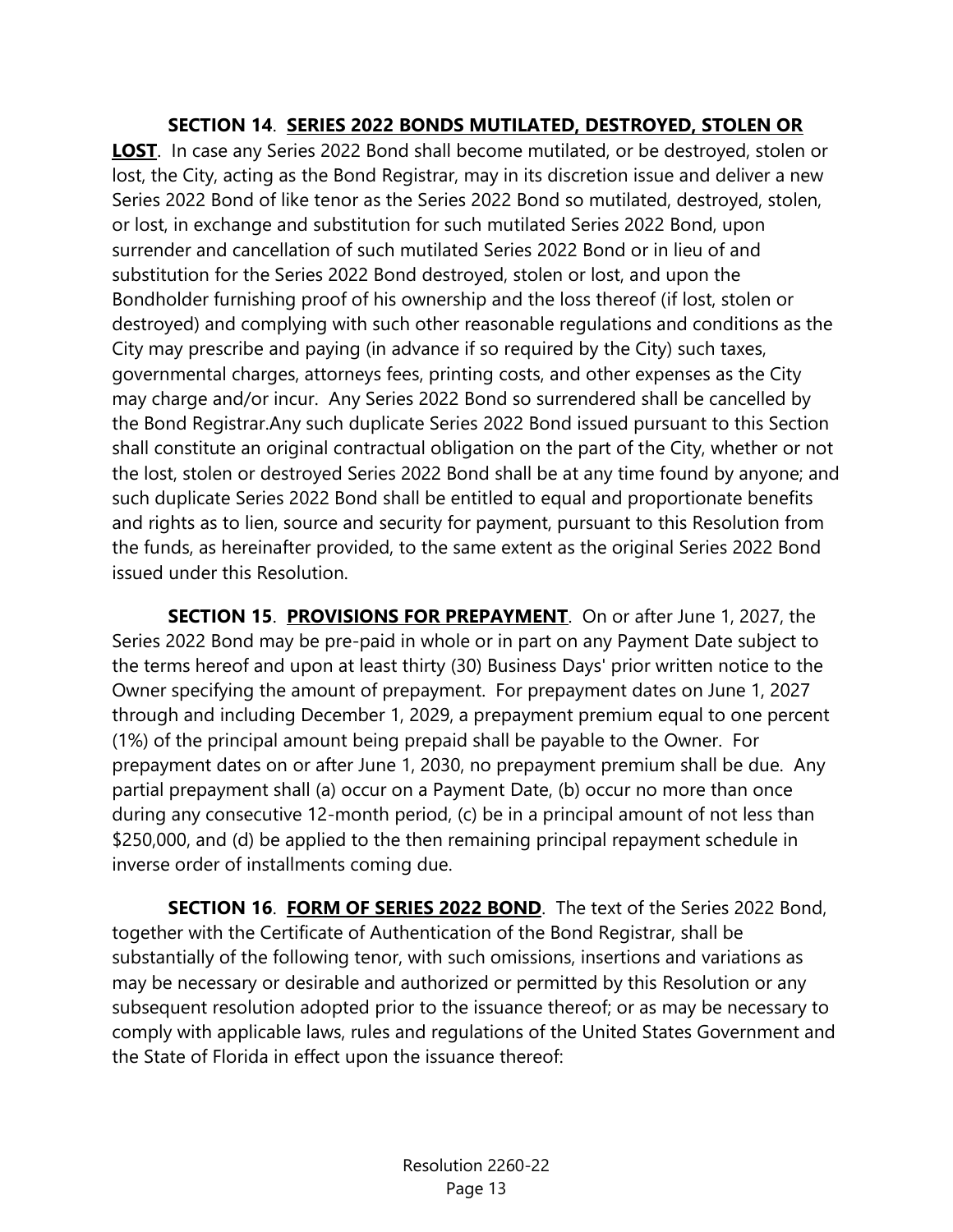[REMAINDER OF PAGE INTENTIONALLY LEFT BLANK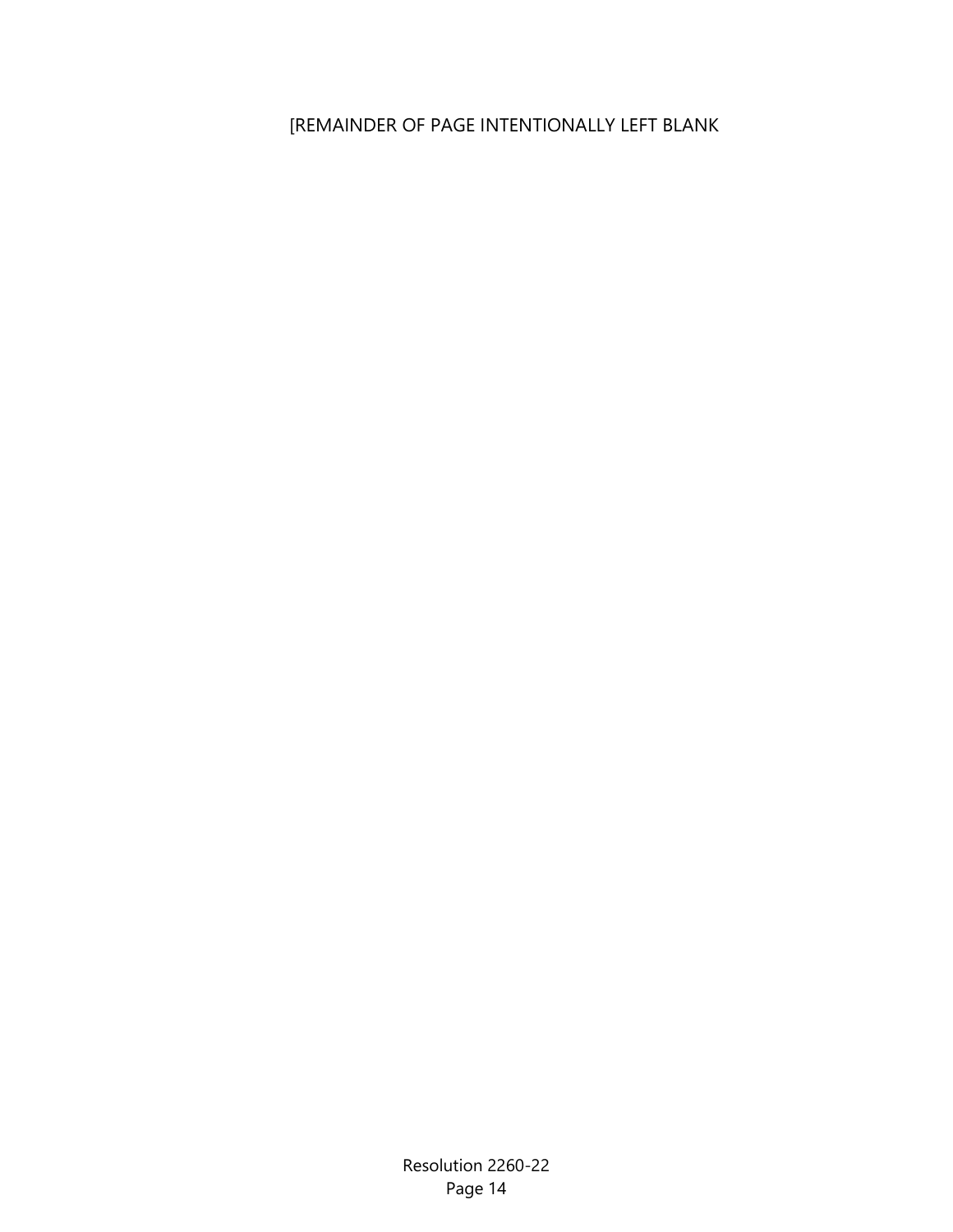THIS SERIES 2022 BOND MAY ONLY BE TRANSFERRED, IN WHOLE OR IN PART, TO AN OWNER CERTIFYING THAT SUCH OWNER IS AN "ACCREDITED INVESTOR" WITHIN THE MEANING OF RULE 501 OF REGULATION D PROMULGATED UNDER THE SECURITIES ACT OF 1933, AS AMENDED, A "QUALIFIED INSTITUTIONAL BUYER" WITHIN THE MEANING OF RULE 144A PROMULGATED UNDER THE SECURITIES ACT OF 1933, AS AMENDED, OR AN AFFILIATE OF THE REGISTERED OWNER.

No. R-1  $\text{S}_{\text{}}$ 

# **UNITED STATES OF AMERICA STATE OF FLORIDA CITY OF WINTER PARK CAPITAL IMPROVEMENT REVENUE BOND, SERIES 2022**

| <b>RATE OF</b>  | <b>MATURITY</b>  | <b>DATE OF</b>        |
|-----------------|------------------|-----------------------|
| <b>INTEREST</b> | <b>DATE</b>      | <b>ORIGINAL ISSUE</b> |
| 2.54%           | December 1, 2041 | 2022                  |

### **REGISTERED OWNER**: WEBSTER BANK, NATIONAL ASSOCIATION

KNOW ALL MEN BY THESE PRESENTS, that the City of Winter Park, Florida (the "City"), for value received hereby promises to pay to the Registered Owner designated above, or registered assigns, solely from the special funds hereinafter mentioned, on the dates and in the principal installments set forth on Exhibit A attached hereto and to pay solely from such special funds, interest hereon from the date of this Series 2022 Bond or from the most recent interest payment date to which interest has been paid, whichever is applicable, until payment of such sum, at the rate per annum set forth above, calculated on the basis of a 360-day year consisting of twelve 30-day months, payable on December 1, 2022, and semiannually thereafter on June 1 and December 1 in each year (or if any such date is not a Business Day (as defined in the Resolution), then on the next Business Day thereafter), by direct electronic payment to the Registered Owner or such other method acceptable to the City and the Registered Owner, on the registration books of the City. The principal of, premium, if any, and interest on this Series 2022 Bond are payable in lawful money of the United States of America. No presentment shall be required for any payment on this Series 2022 Bond and upon final maturity shall be cancelled by the Registered Owner and promptly returned to the City.

This Series 2022 Bond is an authorized issue of bonds issued to finance the acquisition, rehabilitation and equipping of the Winter Pines Golf Club under the authority of and in full compliance with the Constitution and Statutes of the State of Florida, including particularly Chapter 166, Part II, Florida Statutes, Ordinance 3240-22 enacted on March 23, 2022 (the "Ordinance") as supplemented by Resolution 2260-22.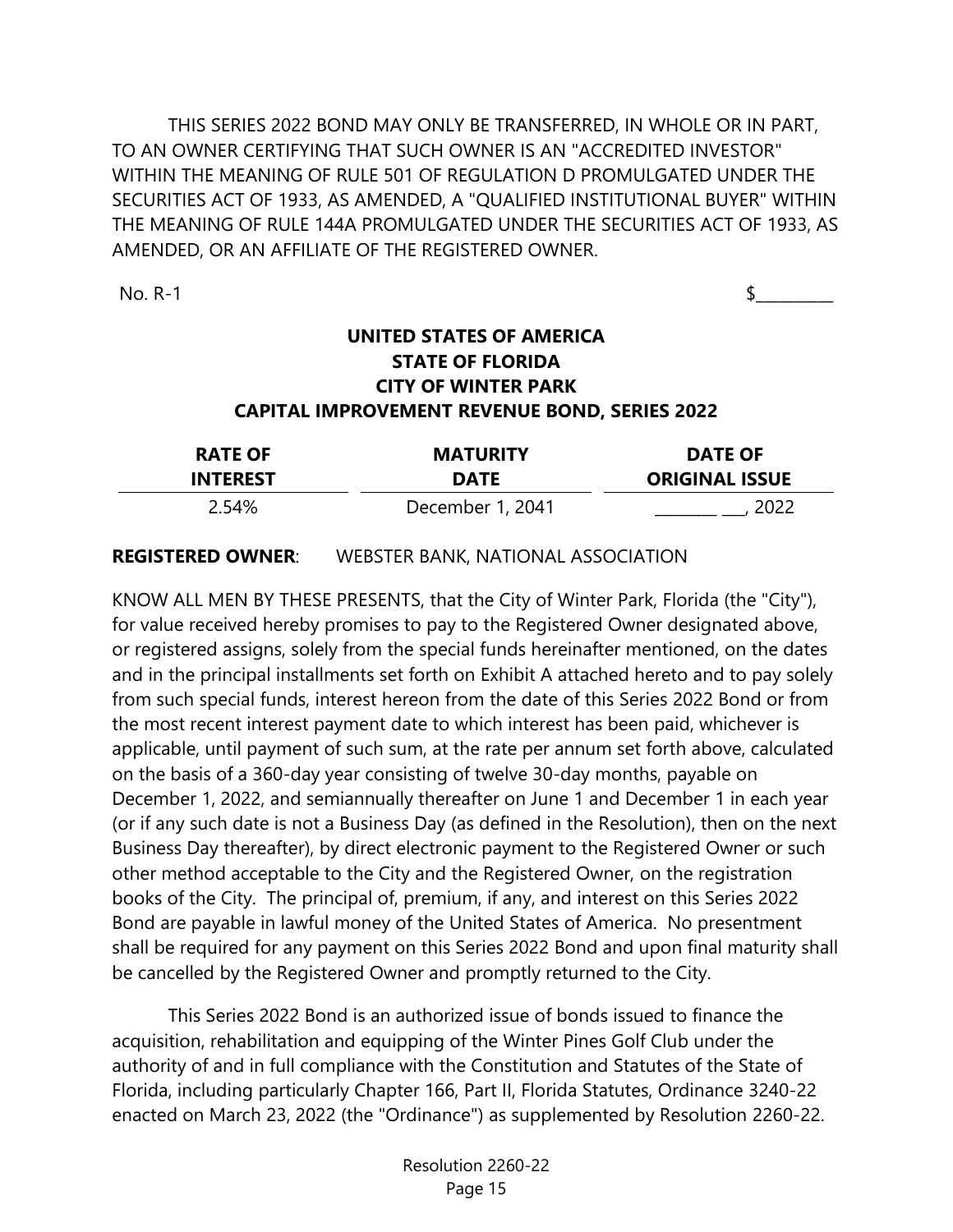adopted on March 23, 2022 (the "Resolution") and other applicable provisions of law. Terms not otherwise defined in this Series 2022 Bond shall have the meanings ascribed to them in the Resolution.

The City covenants and agrees to appropriate in its annual budget, by amendment, if necessary, from Non-Ad Valorem Revenues lawfully available in each fiscal year, amounts sufficient to pay the principal of and interest on this Series 2022 Bond when due, all in accordance with the provisions of the Ordinance and the Resolution. Such covenant and agreement on the part of the City to budget and appropriate such amounts of legally available Non-Ad Valorem Revenues shall be cumulative to the extent not paid and shall continue until such legally available Non-Ad Valorem Revenues or other legally available funds in amounts sufficient to make all such required payments shall have been budgeted, appropriated and actually paid. Notwithstanding the foregoing covenant of the City, the City does not covenant to maintain any services or programs, now provided or maintained by the City, which generate Non-Ad Valorem Revenues.

Such covenant to budget and appropriate does not create any lien upon or pledge of such Non-Ad Valorem Revenues, nor does it preclude the City from pledging in the future its Non-Ad Valorem Revenues, nor does it require the City to levy and collect any particular Non-Ad Valorem Revenues, nor does it give the holder of this Series 2022 Bond a prior claim on the Non-Ad Valorem Revenues as opposed to claims of general creditors of the City. Such covenant to budget and appropriate legally available Non-Ad Valorem Revenues is subject in all respects to the payment of obligations secured by a pledge of such legally available Non-Ad Valorem Revenues heretofore or hereafter entered into (including the payment of debt service on bonds and other debt instruments). However, the covenant to budget and appropriate for the purposes and in the manner stated herein shall have the effect of making available for the payment of this Series 2022 Bond, in the manner described herein, legally available Non-Ad Valorem Revenues, and placing on the City a positive duty to appropriate and budget, by amendment, if necessary, amounts sufficient to meet its obligations hereunder; subject, however, to the payment of services and programs which are for Essential Government Services and is subject further in all respects to the provisions of Section 166.241, Florida Statutes.

Anything herein to the contrary notwithstanding, it is understood and agreed that all obligations of the City hereunder shall be payable from the portion of legally available Non-Ad Valorem Revenues budgeted and appropriated as provided for hereunder and nothing herein shall be deemed to pledge ad valorem tax revenues or to permit or constitute a mortgage or lien upon any assets owned by the City, and no Registered Owner of this Series 2022 Bond, nor any other person, may compel the levy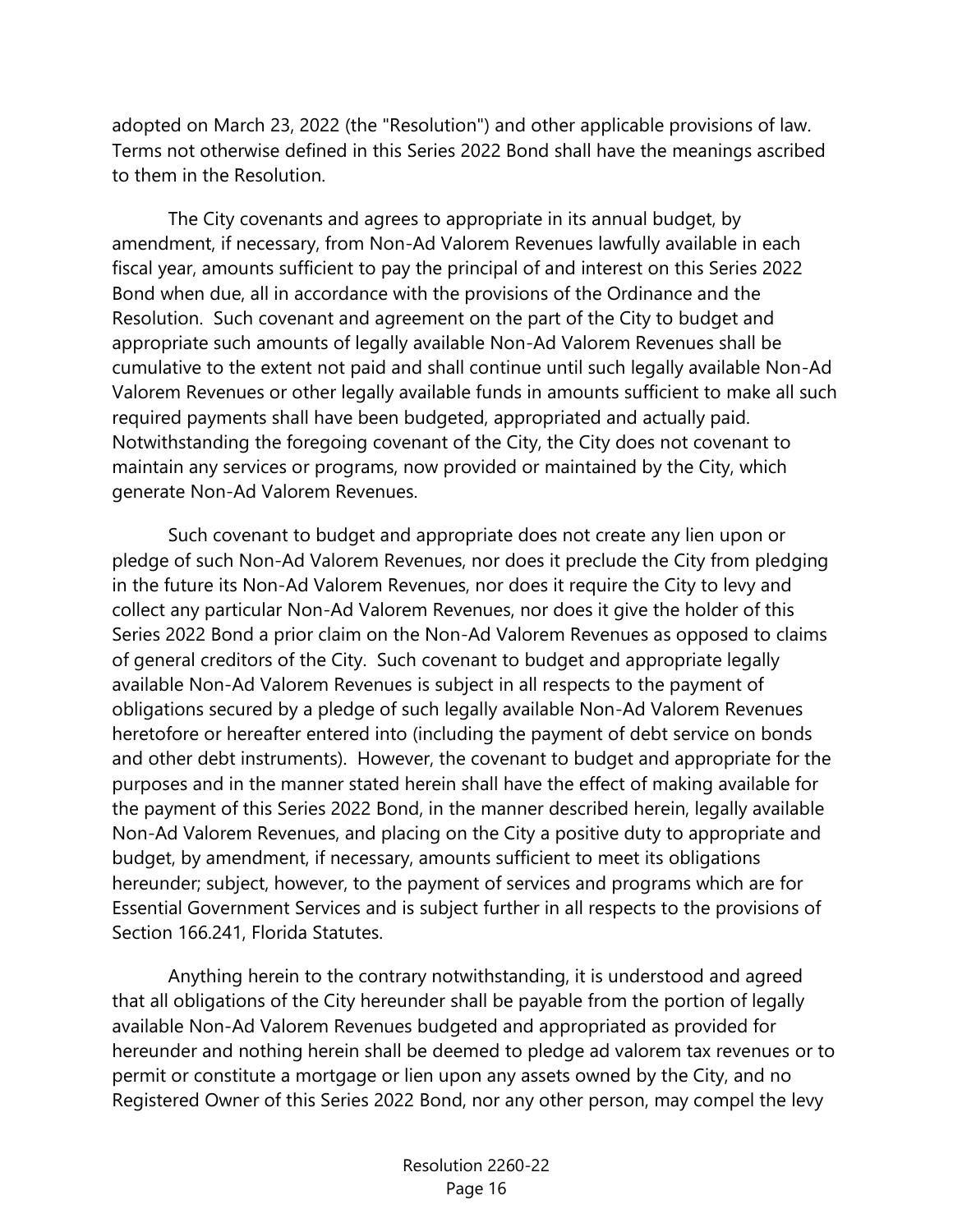of ad valorem taxes on real or personal property within the boundaries of the City. The Series 2022 Bond does not constitute a lien upon the Series 2022 Project or upon any revenue source generated therefrom. This Series 2022 Bond will not constitute a general debt, liability or obligation of the City or the State of Florida or any political subdivision thereof within the meaning of any constitutional or statutory provision. Neither the faith and credit nor the taxing power of the City or of the State of Florida or any political subdivision thereof is pledged to the payment of the principal of or interest on this Series 2022 Bond. Except as provided hereafter, neither the Ordinance, the Resolution nor the obligations of the City thereunder shall be construed as a pledge of or a lien on all or any legally available Non-Ad Valorem Revenues of the City, but shall be payable solely as provided therein and is subject to the payment of services and programs which are for essential public purposes affecting the health, welfare and safety of the inhabitants of the City, and is subject further in all respects to the provisions of Section 166.241, Florida Statutes, provided that, except to the extent required to provide for Essential Government Services and payment of debt secured by a lien on specific nonad valorem revenues, the City shall not be entitled to fail to budget and appropriate debt service on this Series 2022 Bond in order to balance its budget.

It is expressly agreed by the Registered Owner of this Series 2022 Bond that such Registered Owner shall never have the right to require or compel the levy of ad valorem taxes for the payment of the principal of and interest on this Series 2022 Bond or for the making of any sinking fund or other payment specified in the Ordinance or the Resolution. This Series 2022 Bond and the indebtedness evidenced thereby shall not constitute a lien upon any property of or in the City, but shall constitute a lien only upon the legally available Non-Ad Valorem Revenues budgeted and appropriated by the City, in the manner and to the extent provided in the Resolution.

Except as otherwise provided herein, upon the occurrence of an Event of Taxability and for as long as this Series 2022 Bond remains outstanding, the Interest Rate on this Series 2022 Bond shall be converted to the Taxable Rate and this adjustment shall survive payment on this Series 2022 Bond until such time as the federal statute of limitations under which the interest on this Series 2022 Bond could be declared taxable under the Code shall have expired. In addition, upon an Event of Taxability, the City shall, immediately upon demand, pay to the Registered Owner (or prior holder, if applicable) (i) an additional amount equal to the difference between (A) the amount of interest actually paid on this Series 2022 Bond during the Taxable Period and (B) the amount of interest that would have been paid during the Taxable Period had this Series 2022 Bond borne interest at the Taxable Rate, and (ii) an amount equal to any interest, penalties and additions to tax (as referred to in Subchapter A of Chapter 68 of the Code) owed by the Registered Owner as a result of the Event of Taxability.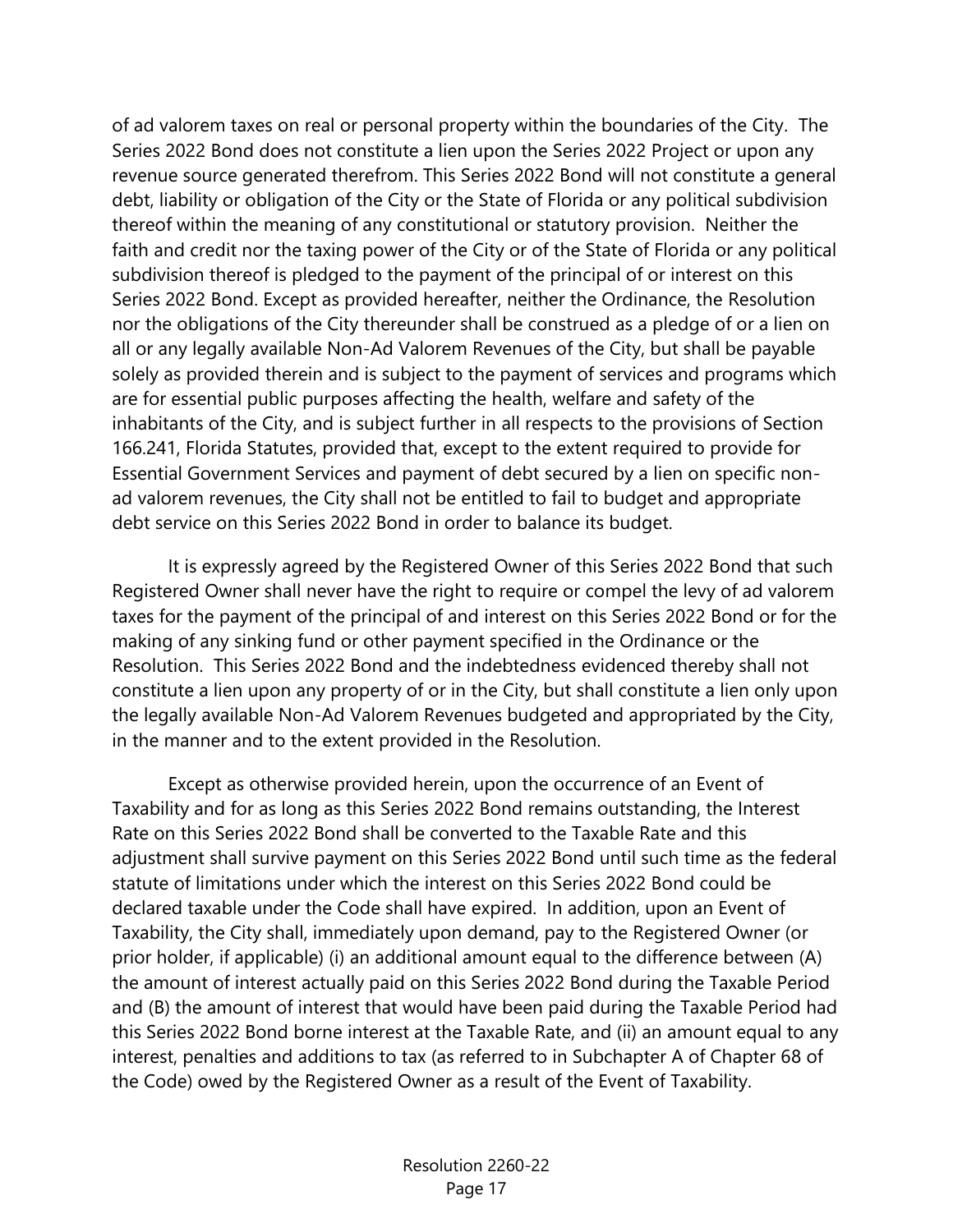This Series 2022 Bond may be transferred upon the books of the City upon surrender thereof to the City with an assignment duly executed by the Registered Owner or his duly authorized attorney, but only in the manner, subject to the limitations and upon payment of a sum sufficient to cover any tax, fee or governmental charge (other than those of the City), if any, that may be imposed in connection with any such transfer, as provided in the Resolution. Upon any such transfer, there shall be executed in the name of the transferee, and the City shall deliver, a new registered bond in the same outstanding principal amount, maturity and interest rate as this Series 2022 Bond.

In like manner, subject to such conditions and upon the payment of a sum sufficient to cover any tax, fee or governmental charge, if any, that may be imposed in connection with any such exchange, the Registered Owner of this Series 2022 Bond may surrender the same (together with a written instrument of transfer satisfactory to the City duly executed by the Registered Owner or its duly authorized attorney) in exchange for an equal outstanding principal amount thereof and of the same maturity and interest rate as this Series 2022 Bond.

It is hereby certified and recited that all acts, conditions and things required to exist, to happen and to be performed precedent to and in the issuance of this Series 2022 Bond exist, have happened and have been performed in regular and due form and time as required by the Statutes and Constitution of the State of Florida applicable thereto; and that the issuance of this Series 2022 Bond does not violate any constitutional or statutory limitation.

On or after June 1, 2027, this Series 2022 Bond may be pre-paid in whole or in part on any Payment Date subject to the terms hereof and upon at least thirty (30) Business Days' prior written notice to the Registered Owner specifying the amount of prepayment. For prepayment dates on June 1, 2027 through and including December 1, 2029, a prepayment premium equal to one percent (1%) of the principal amount being prepaid shall be payable to the Registered Owner. For prepayment dates on or after June 1, 2030, no prepayment premium shall be due. Any partial prepayment shall (a) occur on a Payment Date, (b) occur no more than once during any consecutive 12 month period, (c) be in a principal amount of not less than \$250,000, and (d) be applied to the then remaining principal repayment schedule in inverse order of installments coming due.

This Series 2022 Bond is and has all the qualities and incidents of a negotiable instrument under the laws of the State of Florida.

This Series 2022 Bond shall not be valid or become obligatory for any purpose or be entitled to any security or benefit under the Ordinance or Resolution until the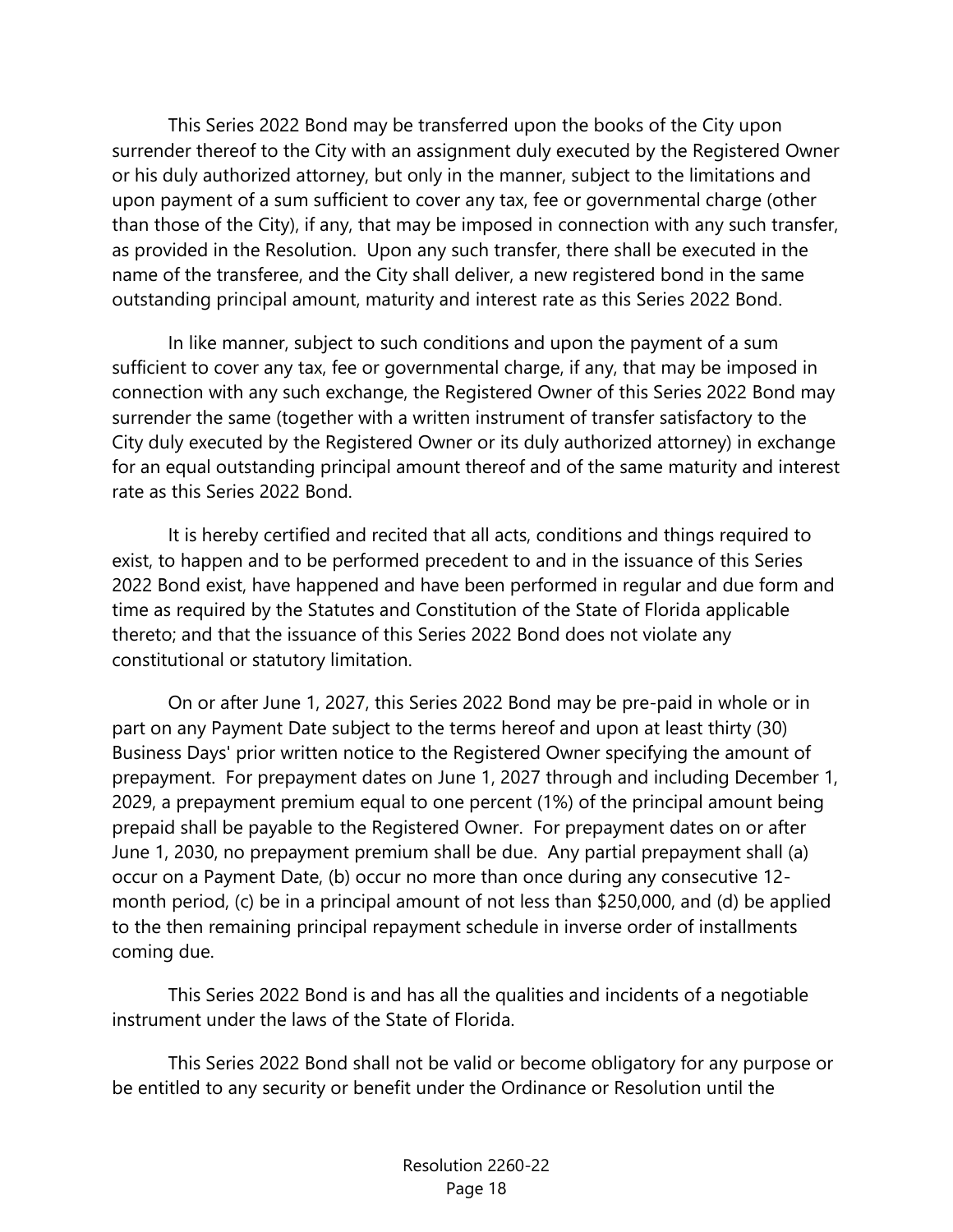certificate of authentication hereon shall have been executed by the City as Bond Registrar.

IN WITNESS WHEREOF, the City of Winter Park, Florida, has issued this Series 2022 Bond and has caused the same to be executed by its Mayor, and its corporate seal to be impressed, imprinted or otherwise reproduced hereon and attested by its City Clerk, all as of \_\_\_\_\_\_ \_\_\_, 2022.

### (SEAL) **CITY OF WINTER PARK, FLORIDA**

By:

Mayor Phil Anderson

ATTESTED:

By: \_\_\_\_\_\_\_\_\_\_\_\_\_\_\_\_\_\_\_\_\_\_\_\_\_\_\_\_\_

City Clerk

[REMAINDER OF PAGE INTENTIONALLY LEFT BLANK]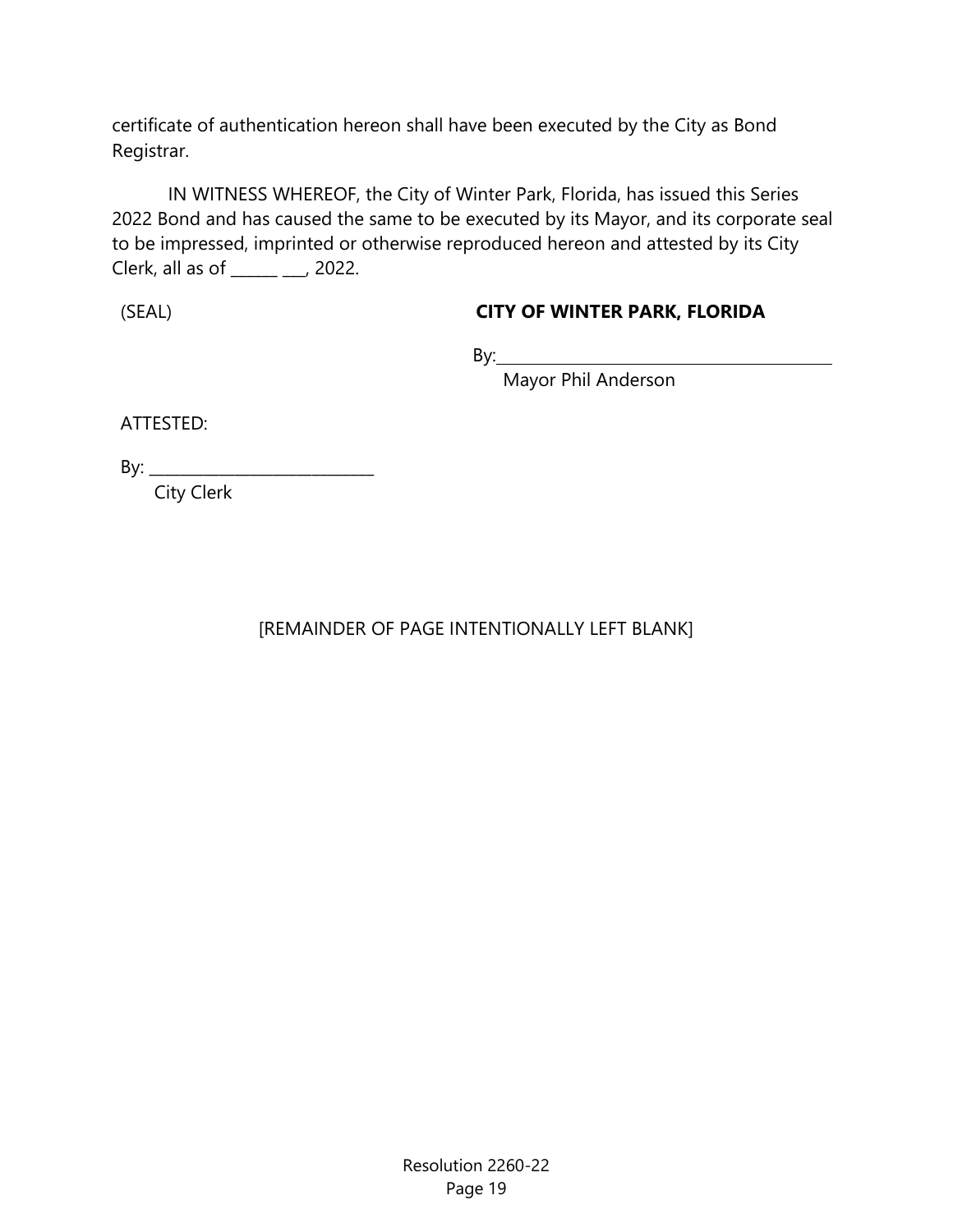# **CERTIFICATE OF AUTHENTICATION OF BOND REGISTRAR**

This Series 2022 Bond is the Series 2022 Bond described in the Ordinance and Resolution.

# **CITY OF WINTER PARK, FLORIDA**

By:

Mayor Phil Anderson

Date of Authentication: \_\_\_\_\_\_ \_\_, 2022

# [REMAINDER OF PAGE INTENTIONALLY LEFT BLANK]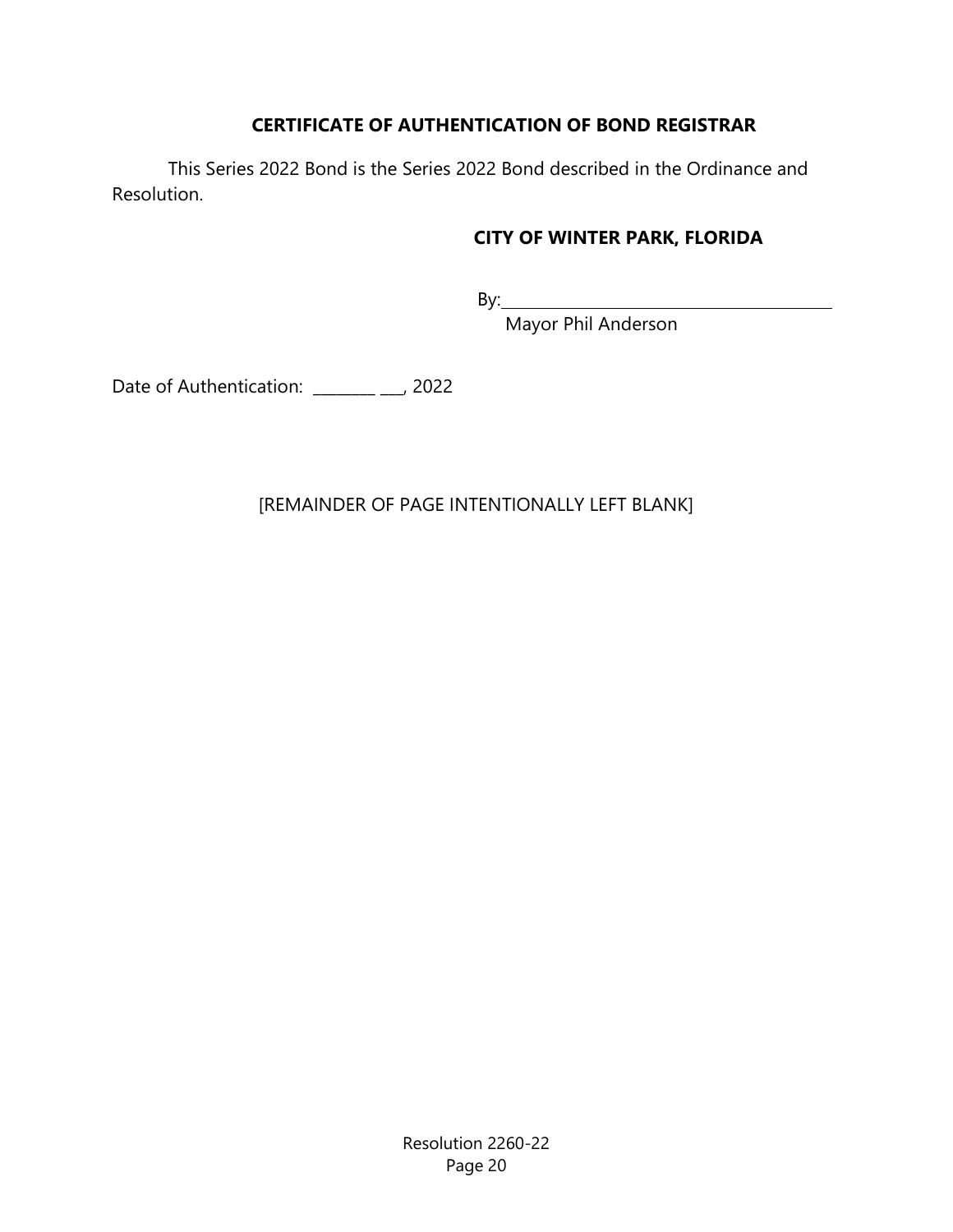EXHIBIT A

# **[PRINCIPAL PAYMENT SCHEDULE]**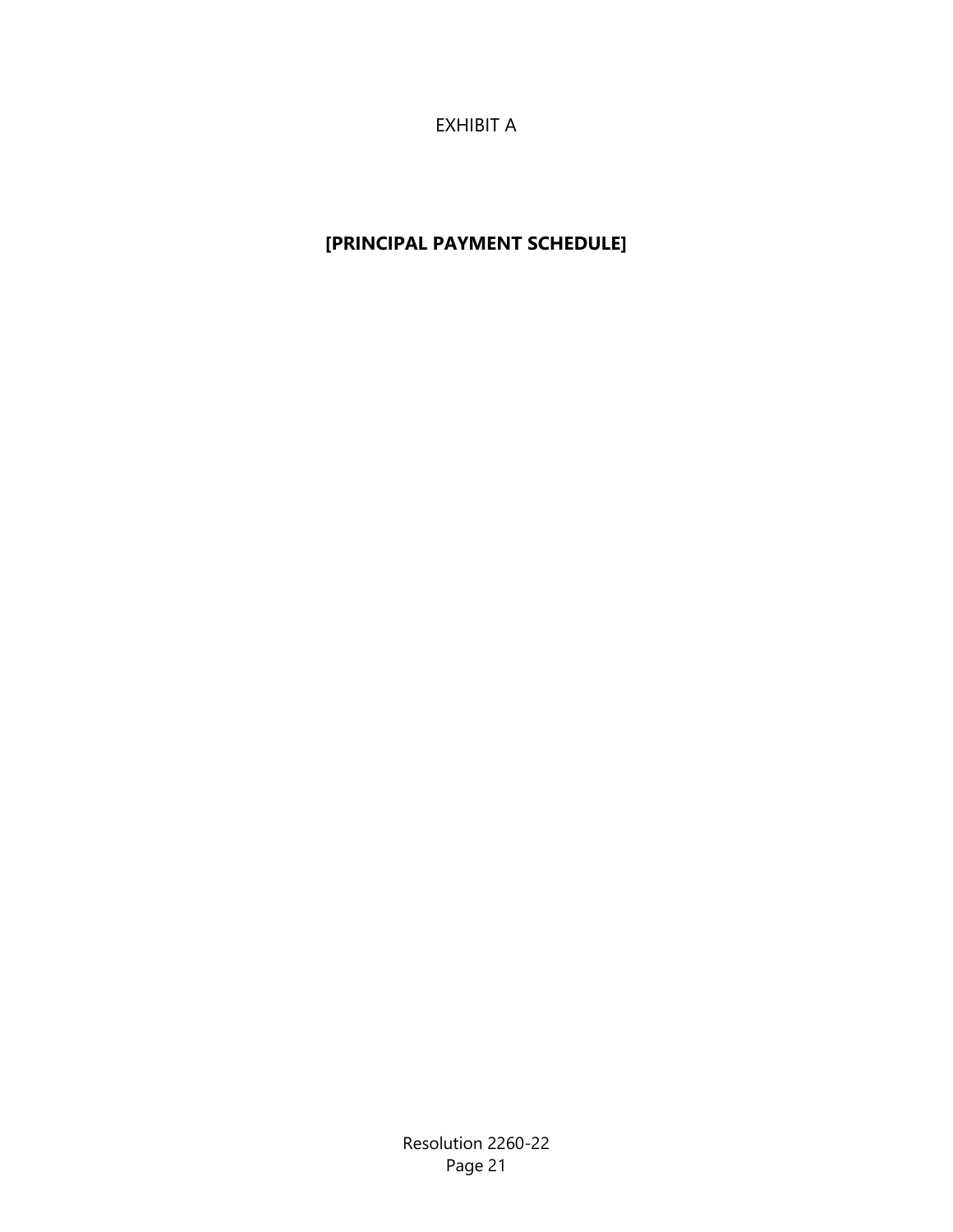The following abbreviations, when used in the inscription on the face of the within bond, shall be construed as though they were written out in full according to applicable laws or regulations:

| TEN COM - as tenants in<br>common                                |                           | UNIF GIF/TRANS MIN ACT -<br>(Cust.)                                                          |
|------------------------------------------------------------------|---------------------------|----------------------------------------------------------------------------------------------|
| the entireties                                                   | TEN ENT - as tenants by   | Custodian for ________________<br>(Minor)                                                    |
| with right of<br>survivorship and<br>not as tenants<br>in common | JT TEN - as joint tenants | under Uniform Gifts/Transfers<br>to Minors Act of <b>contains the State State</b><br>(State) |

Additional abbreviations may also be used though not in list above.

## [REMAINDER OF PAGE INTENTIONALLY LEFT BLANK]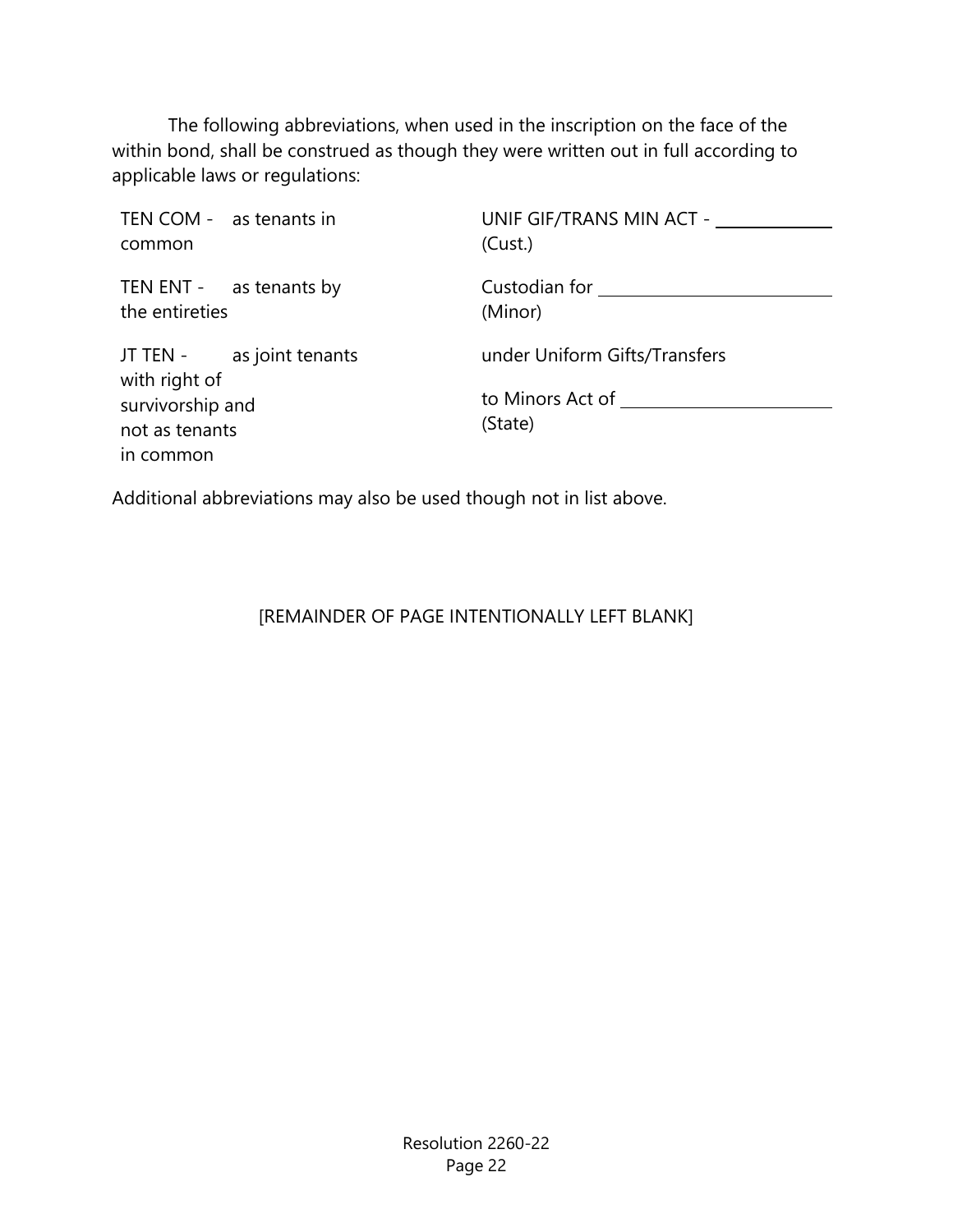### **ASSIGNMENT**

 $\_$  ,  $\_$  ,  $\_$  ,  $\_$  ,  $\_$  ,  $\_$  ,  $\_$  ,  $\_$  ,  $\_$  ,  $\_$  ,  $\_$  ,  $\_$  ,  $\_$  ,  $\_$  ,  $\_$  ,  $\_$  ,  $\_$  ,  $\_$  ,  $\_$  ,  $\_$  ,  $\_$  ,  $\_$  ,  $\_$  ,  $\_$  ,  $\_$  ,  $\_$  ,  $\_$  ,  $\_$  ,  $\_$  ,  $\_$  ,  $\_$  ,  $\_$  ,  $\_$  ,  $\_$  ,  $\_$  ,  $\_$  ,  $\_$  ,

FOR VALUE RECEIVED, the undersigned sells, assigns and transfers to

\_\_\_\_\_\_\_\_\_\_\_\_\_\_\_\_\_\_\_\_\_\_\_\_\_ (PLEASE INSERT NAME, ADDRESS AND SOCIAL SECURITY OR ASSIGNEE) the within bond and does OTHER IDENTIFYING NUMBER OF hereby irrevocably constitute and appoint \_\_\_\_\_\_\_\_\_\_\_\_\_\_\_\_\_\_\_\_\_\_\_\_\_\_\_\_\_\_\_\_\_\_\_\_\_ as his agent to transfer the bond with full power of on the books kept for registration thereof, substitution in the premises.

Dated:

NOTICE: The signature to this assignment must correspond with the name of the Registered Owner as it appears upon the face of the within bond in every particular, without alteration or enlargement or change whatever.

Signature guaranteed:

Signature guarantee by guarantor institution participating in Securities Transfer Agents Medallion Program, or in other guarantee program acceptable to Bond Registrar

[REMAINDER OF PAGE INTENTIONALLY LEFT BLANK]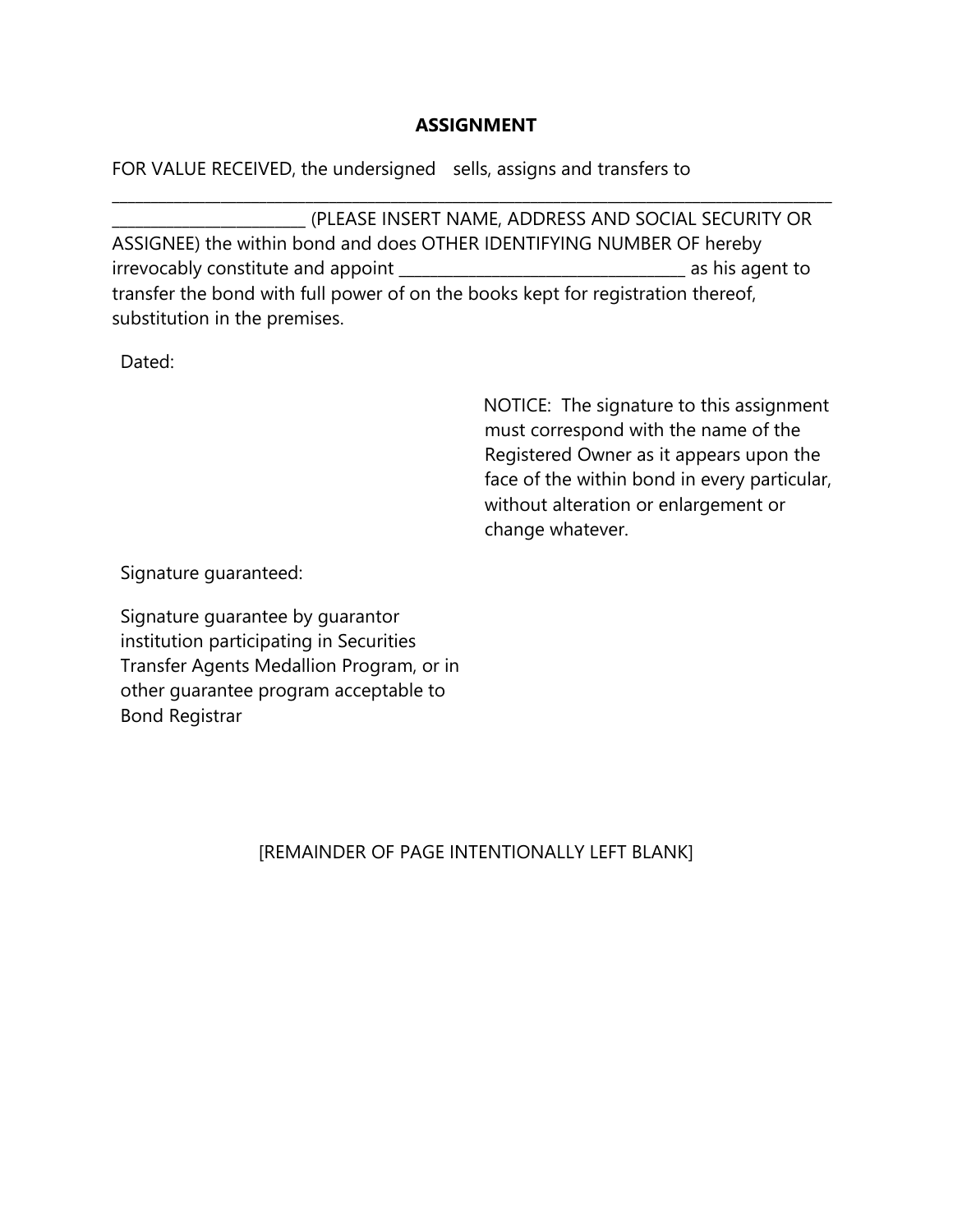**SECTION 17**. **APPLICATION OF SERIES 2022 BOND PROCEEDS**. Upon the issuance of the Series 2022 Bond, the proceeds received from the sale of the Series 2022 Bond shall be applied by the City simultaneously with its delivery to the Purchaser as follows:

A. A sufficient amount of the proceeds of the Series 2022 Bond shall be applied by the City to pay all costs and expenses in connection with the preparation, issuance and sale of the Series 2022 Bond; and

B. The remainder of the proceeds of the Series 2022 Bond shall be applied toward the costs of the Series 2022 Project.

**SECTION 18. REMEDIES.** Upon the occurrence and during the continuance of an Event of Default, the Owner may proceed to protect and enforce its rights under the laws of the State or under this Resolution by such suits, actions or special proceedings in equity or at law, or by proceedings in the office of any board or officer having jurisdiction, either for the specific performance of any covenant or agreement contained herein or in aid or execution of any power herein granted or for the enforcement of any proper legal or equitable remedy, as the Owner shall deem most effective to protect and enforce such rights. Without limiting the generality of the foregoing, the Owner shall have the right to bring a mandamus action to require the City to perform its obligations under this Resolution, provided, the Owner shall never have the right to compel the exercise of the ad valorem taxing power of the City or the taxation in any form of any property to pay the Series 2022 Bond or the interest thereon.

In the enforcement of any remedy under this Resolution, to the extent permitted by law, an Owner shall be entitled to sue for, enforce payment of and receive any and all amounts then or during any default becoming due from the City for principal, interest or otherwise under any of the provisions of this Resolution or of the Series 2022 Bond then unpaid, together with any and all costs and expenses of collection and of all proceedings hereunder and under the Series 2022 Bond (including, without limitation, reasonable legal fees in all proceedings, including administrative, appellate and bankruptcy proceedings), but payable from only the legally available Non-Ad Valorem Revenues budgeted and appropriated by the City as provided herein, without prejudice to any other right or remedy of the Owner, and to recover and enforce any judgment or decree against the City, but solely as provided herein and in the Series 2022 Bond, for any portion of such amounts remaining unpaid and interest, costs, and expenses as above provided, and to collect (but only from the legally available Non-Ad Valorem Revenues budgeted and appropriated by the City as provided herein) in any manner provided by law, the moneys adjudged or decreed to be payable.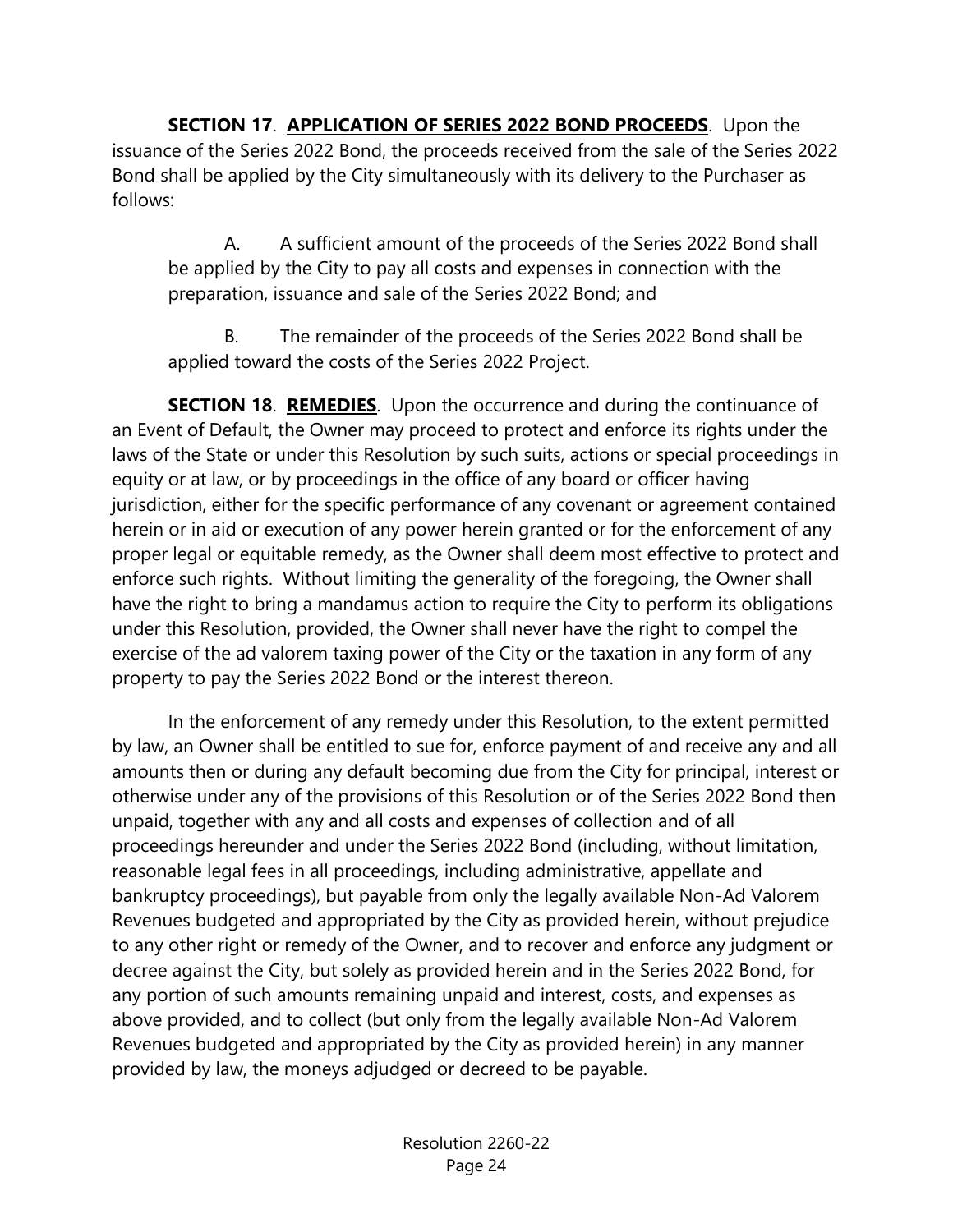If after the date hereof the City shall, under the terms of an ordinance or resolution or other document or instrument authorizing the issuance of debt secured by the City's covenant to budget and appropriate legally available Non-Ad Valorem Revenues, grant other bondholders a right of acceleration (whether by declaration or tender upon a default), then such right of acceleration shall also apply with respect to the Series 2022 Bond.

**SECTION 19. REMEDIES NOT EXCLUSIVE.** No remedy herein conferred upon or reserved to an Owner is intended to be exclusive of any other remedy or remedies herein provided, and each and every such remedy shall be cumulative and shall be in addition to every other remedy given hereunder.

**SECTION 20. WAIVERS, ETC.** No delay or omission of an Owner to exercise any right or power accruing upon any default shall impair any such right or power or shall be construed to be a waiver of any such default or any acquiescence therein; and every power and remedy given by this Resolution to an Owner may be exercised from time to time and as often as may be deemed expedient.

An Owner may waive any default which in its opinion shall have been remedied before the entry of final judgment or decree in any suit, action or proceeding instituted by it under the provisions of this Resolution or before the completion of the enforcement of any other remedy under this Resolution, but no such waiver shall be effective unless in writing and no such waiver shall extend to or affect any other existing or any subsequent default or defaults or impair any rights or remedies consequent thereon.

**SECTION 21. TAX EXEMPTION**. The City at all times while the Series 2022 Bond and the interest thereon are outstanding will comply with the requirements of the Internal Revenue Code of 1986, as amended, to the extent necessary to preserve the exemption from federal income taxation of the interest on the Series 2022 Bond. The Finance Director of the City, or his or her designee, is authorized to make or effect any election, selection, choice, consent, approval or waiver on behalf of the City with respect to the Series 2022 Bond as the City is required to make or give under the federal income tax laws, for the purpose of assuring, enhancing or protecting favorable tax treatment or characterization of the Series 2022 Bond or interest thereon or assisting compliance with requirements for that purpose, reducing the burden or expense of such compliance, reducing the rebate amount or payments of penalties thereon, or making payments in lieu thereof, or obviating such amounts or payments, as determined by such officer, or his or her designee. Any action of such officer, or his or her designee, in that regard shall be in writing and signed by the officer, or his or her designee.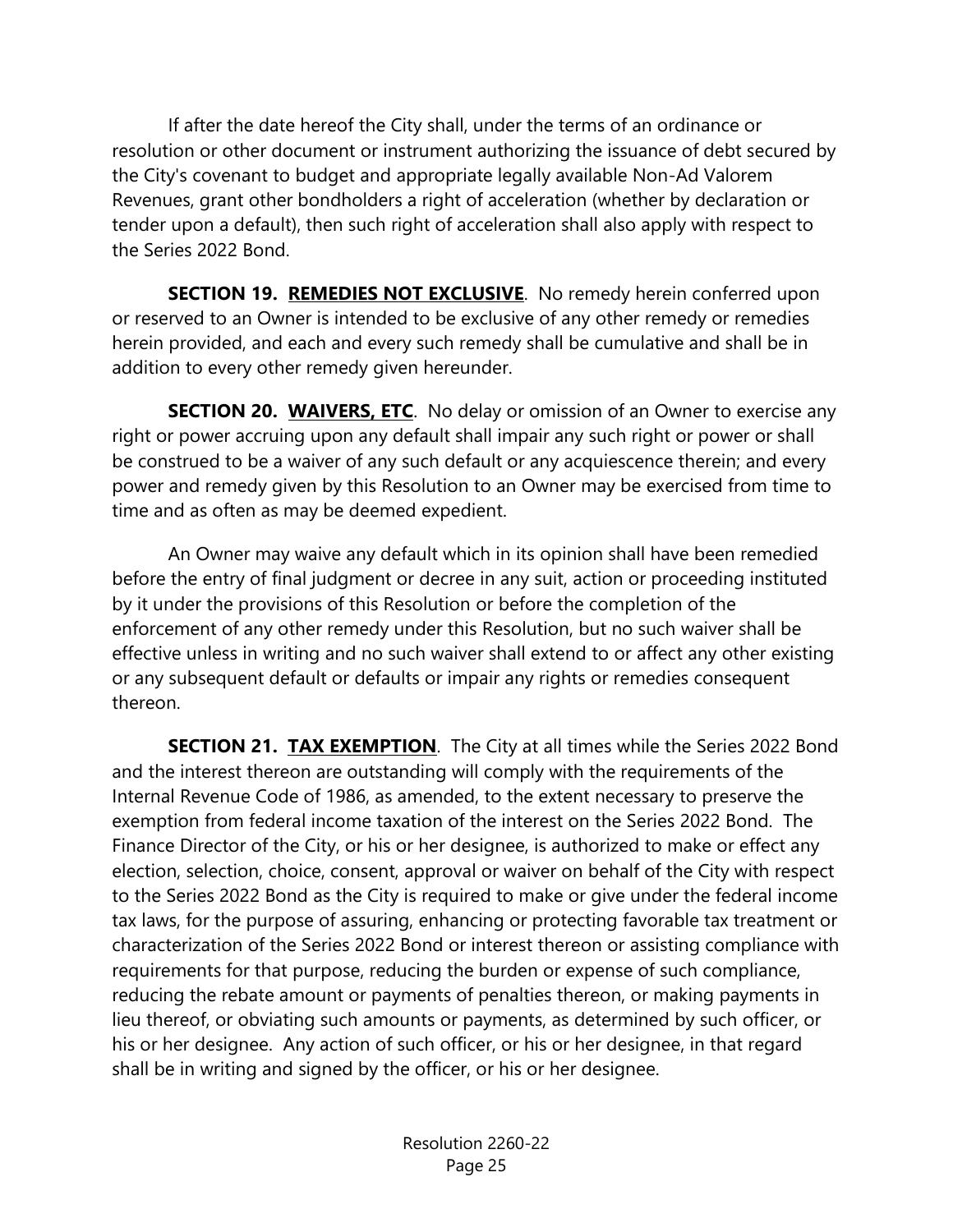**SECTION 22. AUTHORIZATION OF EXECUTION OF OTHER CERTIFICATES AND OTHER INSTRUMENTS.** The Mayor or other members of the City Commission or authorized City staff is hereby authorized and directed to execute and deliver certificates of the City certifying such facts as Greenberg Traurig, P.A., as bond counsel, shall require, in connection with the issuance, sale and delivery of the Series 2022 Bond and to execute and deliver such other instruments as shall be necessary or desirable to perform the City's obligations under any agreement securing such Series 2022 Bond.

**SECTION 23. APPOINTMENT OF REGISTRAR AND PAYING AGENT**. The Clerk is hereby appointed Registrar and Paying Agent for the Series 2022 Bond.

**SECTION 24. GENERAL AUTHORITY.** The City Manager, the Finance Director, the members of the City Commission, the Mayor and its officers, counsel, agents and officials are hereby authorized to do all acts and things required of them consistent with the requirements of the Bond Ordinance, this Resolution and any other document relating to the issuance of the Series 2022 Bond for the full punctual and complete performance of all the terms, covenants and agreements contained in the Series 2022 Bond, the Bond Ordinance, this Resolution and such other documents. The Vice Mayor and any other member of the City Commission is authorized to do all things required or permitted by this Resolution of the Mayor in his or her absence or unavailability.

**SECTION 25. SEVERABILITY OF INVALID PROVISIONS.** If any one or more of the covenants, agreements or provisions contained herein shall be held contrary to any express provisions of law or contrary to the policy of express law, though not expressly prohibited, or against public policy, or shall for any reason whatsoever be held invalid, then such covenants, agreements or provisions shall be null and void and shall be deemed severable from the remaining covenants, agreements or provisions hereof and shall in no way affect the validity of any of the other provisions of this Resolution.

**SECTION 26. WAIVER OF JURY TRIAL**. The City knowingly, voluntarily, and intentionally waives any right it may have to a trial by jury, with respect to any litigation or legal proceedings based on or arising out of the Bond Ordinance, this Resolution or the Series 2022 Bond, including any course of conduct, course of dealings, verbal or written statement or actions or omissions of any party which in any way relates to the Bond Ordinance, the Series 2022 Bond or this Resolution.

**SECTION 27. APPLICABLE LAW AND VENUE**. The Series 2022 Bond shall be governed by applicable federal law and the internal laws of the state of Florida. Unless applicable law provides otherwise, in the event of any legal proceeding arising out of or related to the Series 2022 Bond, the jurisdiction and venue shall be in Orange County, Florida.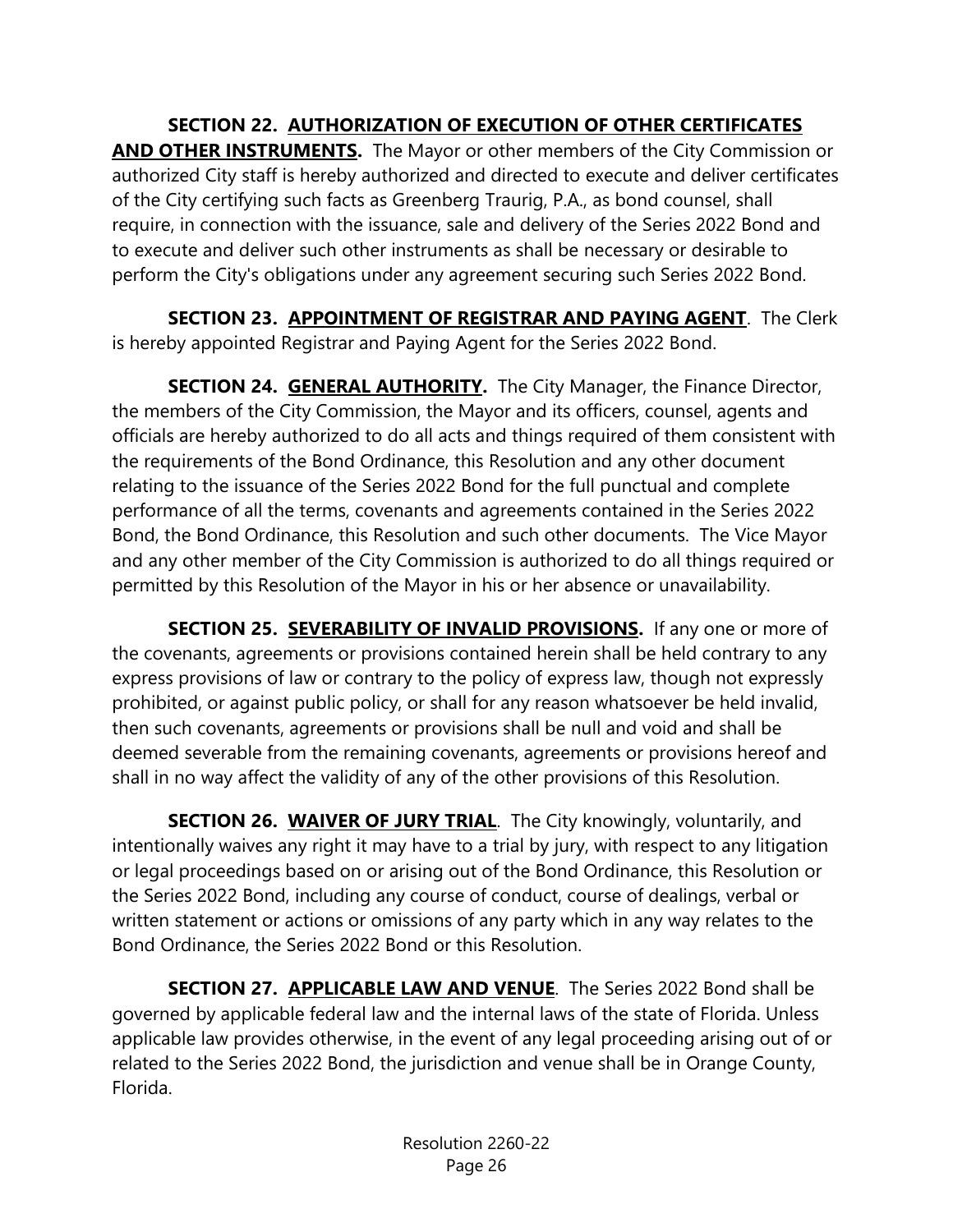**SECTION 28**. **NO PERSONAL LIABILITY**. Notwithstanding anything to the contrary contained herein, in the Bond Ordinance or in the Series 2022 Bond, or in any other instrument or document executed by or on behalf of the City in connection herewith, no stipulation, covenant, agreement or obligation of any present or future member of the City Commission, officer, attorney, employee or agent of the City, officer, employee or agent of a successor to the City, in any such person's individual capacity, and no such person, in his or her individual capacity, shall be liable personally for any breach or non-observance of or for any failure to perform, fulfill or comply with any such stipulations, covenants, agreements, liability, debt, judgment or obligations, nor shall any recourse be had for the payment of the principal of or interest on any Series 2022 Bond or for any claim based thereon or on any such stipulation, covenant, agreement, liability, debt, judgment or obligation, against any such person, in his or her individual capacity, either directly or through the City or any successor to the City, under any rule or law or equity, statute or constitution or by the enforcement of any assessment or penalty or otherwise and all such liability of any such person, in his or her individual capacity, is hereby expressly waived and released.

**SECTION 29. MODIFICATION OR AMENDMENT**. No modification or amendment of the Bond Ordinance or this Resolution or of any resolution amendatory hereof or supplemental hereto may be made except with the written consent of the Owner.

**SECTION 30**. **REPEAL OF INCONSISTENT PROVISIONS**. All resolutions or parts thereof in conflict with this Resolution are hereby repealed to the extent of such conflict.

**SECTION 31. NO ADVISORY OR FIDUCIARY RELATIONSHIP**. In connection with all aspects of each transaction contemplated hereunder (including in connection with any amendment, waiver or other modification hereof or of any other documents related hereto), the City acknowledges and agrees, that: (a) (i) it has consulted its own legal, accounting, regulatory and tax advisors to the extent it has deemed appropriate, (ii) it is capable of evaluating, and understands and accepts, the terms, risks and conditions of the transactions contemplated hereby and any other loan documents, (iii) the Purchaser is not acting as a municipal advisor or financial advisor to the City and (iv) the Purchaser has no fiduciary duty pursuant to Section 15B of the Securities Exchange Act to the City with respect to the transactions contemplated hereby and the discussions, undertakings and procedures leading thereto (irrespective of whether the Purchaser has provided other services or is currently providing other services to the City on other matters); (b) (i) the Purchaser is and has been acting solely as a principal in an arm's length commercial lending transaction and has not been, is not, and will not be acting as an advisor, agent or fiduciary, for the City, or any other person and (ii) the Purchaser has no obligation to the City, with respect to the transactions contemplated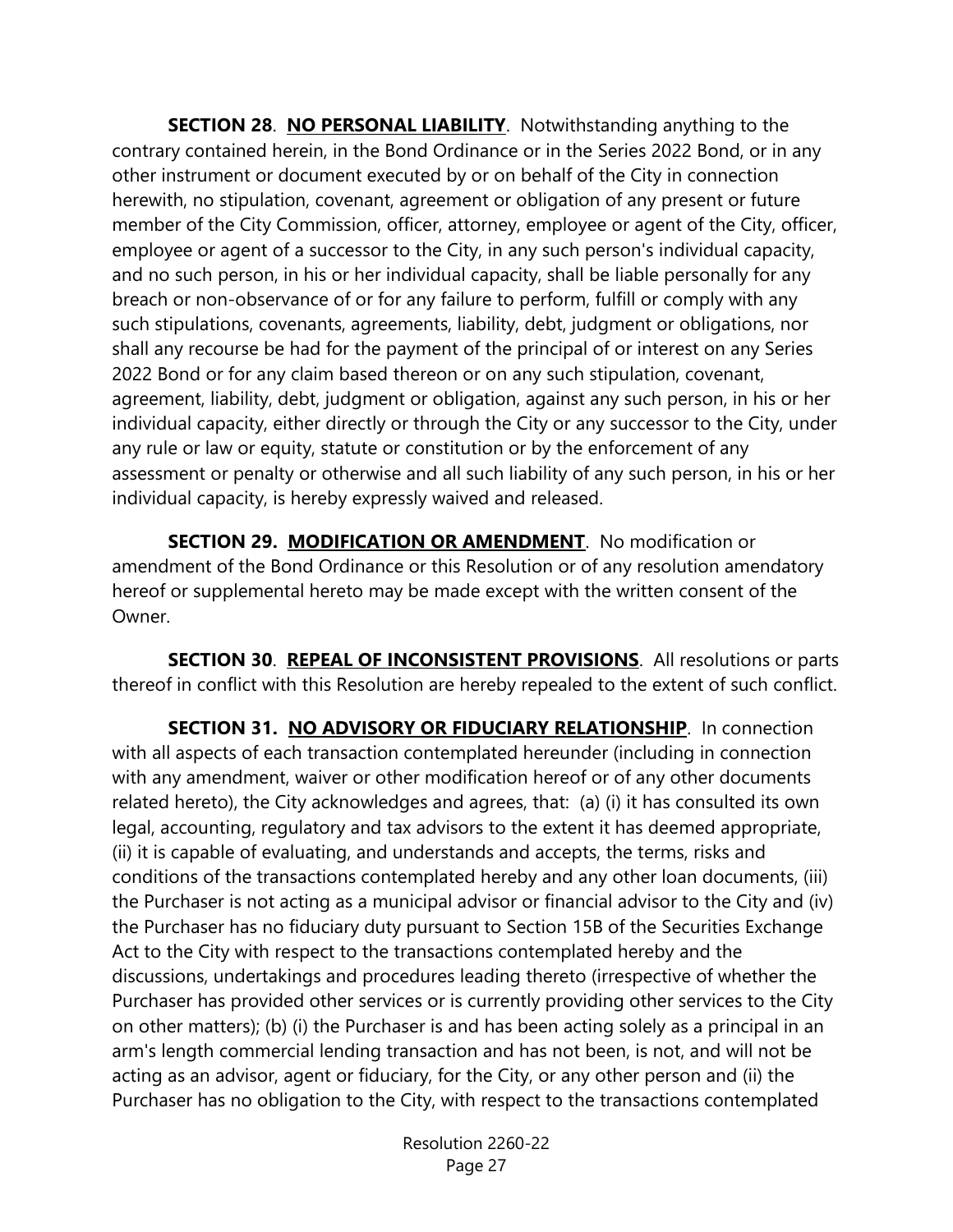hereby except those obligations expressly set forth herein; (c) notwithstanding anything herein to the contrary, it is the intention of the City and the Purchaser that the loan documents represent a commercial loan transaction not involving the issuance and sale of a municipal security, and that any bond, note or other debt instrument that may be delivered to the Purchaser is delivered solely to evidence the repayment obligations of the City under the loan document; and (d) the Purchaser may be engaged in a broad range of transactions that involve interests that differ from those of the City, and the Purchaser has no obligation to disclose any of such interests to the City. To the fullest extent permitted by law, the City hereby waives and releases any claims that it may have against the Purchaser with respect to any breach or alleged breach of agency or fiduciary duty in connection with any aspect of any transactions contemplated hereby. If the City would like a municipal advisor in this transaction that has legal fiduciary duties to the City, the City is free to engage a municipal advisor to serve in that capacity. The transactions contemplated herein and the Series 2022 Bond is delivered, pursuant to and in reliance upon the bank exemption and/or the institutional buyer exemption provided under the municipal advisor rules of the Securities and Exchange Commission, Rule 15Ba1-1 et seq, to the extent that such rules apply to the transactions contemplated hereunder.

**SECTION 32**. **PERMISSION TO USE INFORMATION**. The City agrees and consents that the Purchaser shall be permitted to use information related to the transaction in connection with marketing, press releases or other transactional announcements or updates provided to investors or trade publications, including, but not limited to, the placement of the logo or other identifying name on marketing materials or of "tombstone" advertisements in publications of its choice at its own expense.

**SECTION 33. EFFECTIVE DATE.** This Resolution shall take effect immediately upon its adoption.

**ADOPTED** this 23rd day of March, 2022.

# **CITY OF WINTER PARK, FLORIDA**

 $By:$  and  $By:$ 

Mayor Phillip M. Anderson

ATTEST:

By:  $\_\_$ 

City Clerk Rene Cranis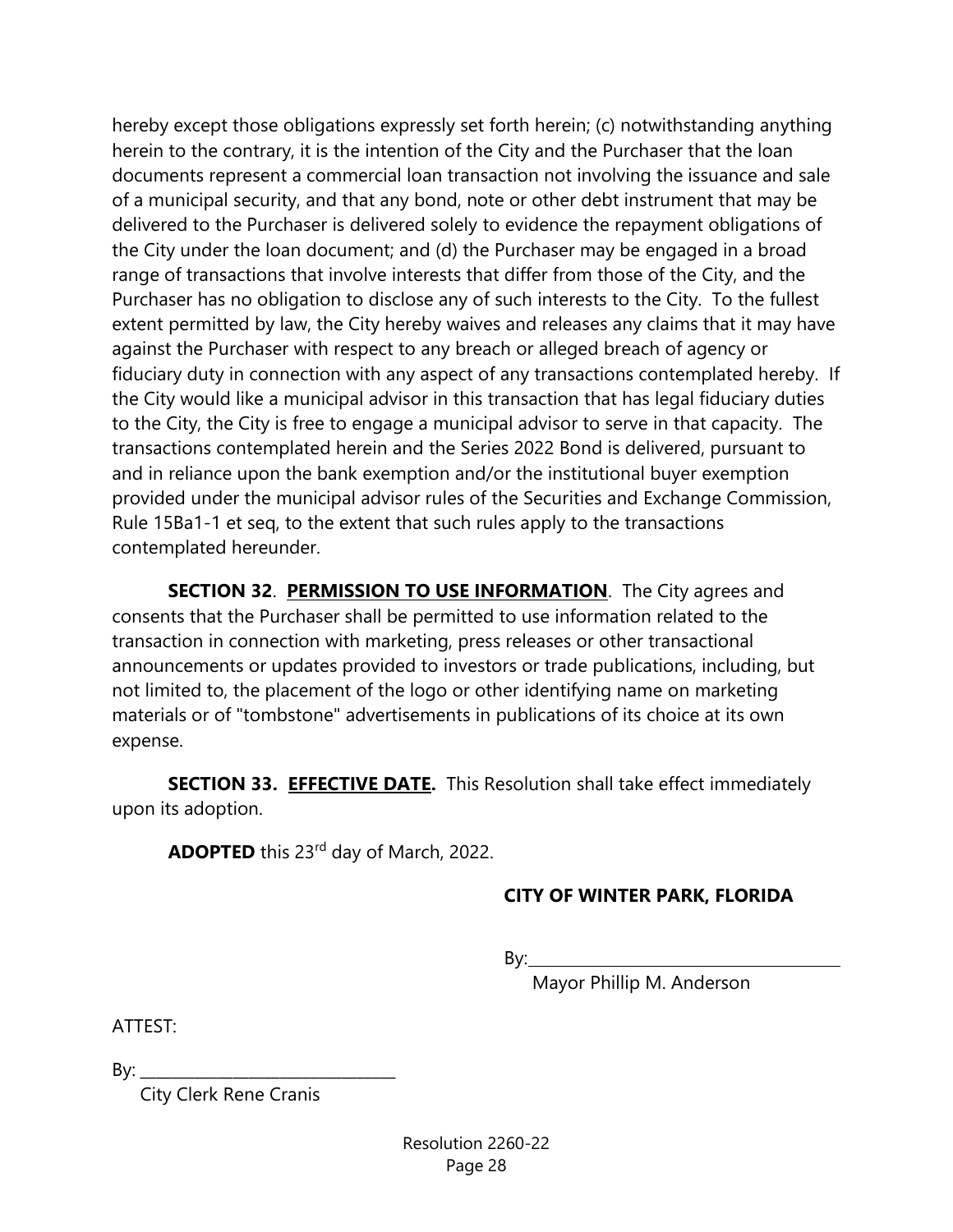### **EXHIBIT "A"**

### **FORM OF PURCHASER'S CERTIFICATE**

This is to certify that Webster Bank, National Association (the "Purchaser") has not required the City of Winter Park, Florida (the "City") to deliver any offering document and has conducted its own investigation, to the extent it deems satisfactory or sufficient, into matters relating to business affairs or conditions (either financial or otherwise) of the City in connection with the issuance of the City's Capital Improvement Revenue Bond, Series 2022 (the "Bond") in an amount equal to \$\_\_\_\_\_\_\_\_\_\_\_\_ and no inference should be drawn that the Purchaser, in the acceptance of the Bond, is relying on Greenberg Traurig, P.A. ("Bond Counsel") or Fishback Dominick ("City Attorney") as to any such matters other than the legal opinions rendered by Bond Counsel and by the City Attorney. Any capitalized undefined terms used herein not otherwise defined shall have the meanings set forth in Ordinance \_\_\_\_ enacted by the City Commission of the City on March 23, 2022 (the "Ordinance") or Resolution \_\_\_\_ adopted by the City Commission of the City on March 23, 2022 (the "Resolution").

We have been afforded access to all information we have requested in making our decision to purchase the Series 2022 Bond and have had sufficient opportunity to discuss the business of the City with its officers, employees and others. We do not require any further information or data incident to our purchase of the Series 2022 Bond. In purchasing the Series 2022 Bond, we have relied solely upon our own investigation, examination, and evaluation of the City, and other relevant matters and upon the accuracy of the information and representations provided to us by the City officers, employees and agents.

We acknowledge that neither the Ordinance nor the Resolution are being qualified under the Trust Indenture Act of 1939, as amended, and that neither are being registered in reliance upon the exemption from registration under Section 3(a)(2) of the Securities Act of 1933, Section 517.051(1), Florida Statutes, and/or Section 517.061(7), Florida Statutes, and that neither the City, Bond Counsel nor the City Attorney shall have any obligation to effect any such registration or qualification.

We are not acting as a broker or other intermediary and are purchasing the Series 2022 Bond for our own account and not with a present view to a resale or other distribution to the public, other than to our affiliate, Sterling National Funding Corp., a New York corporation and wholly-owned subsidiary of the Purchaser ("SNFC"), whereby the Purchaser will sell to SNFC a 100% participation interest in the Series 2022 Bond at par.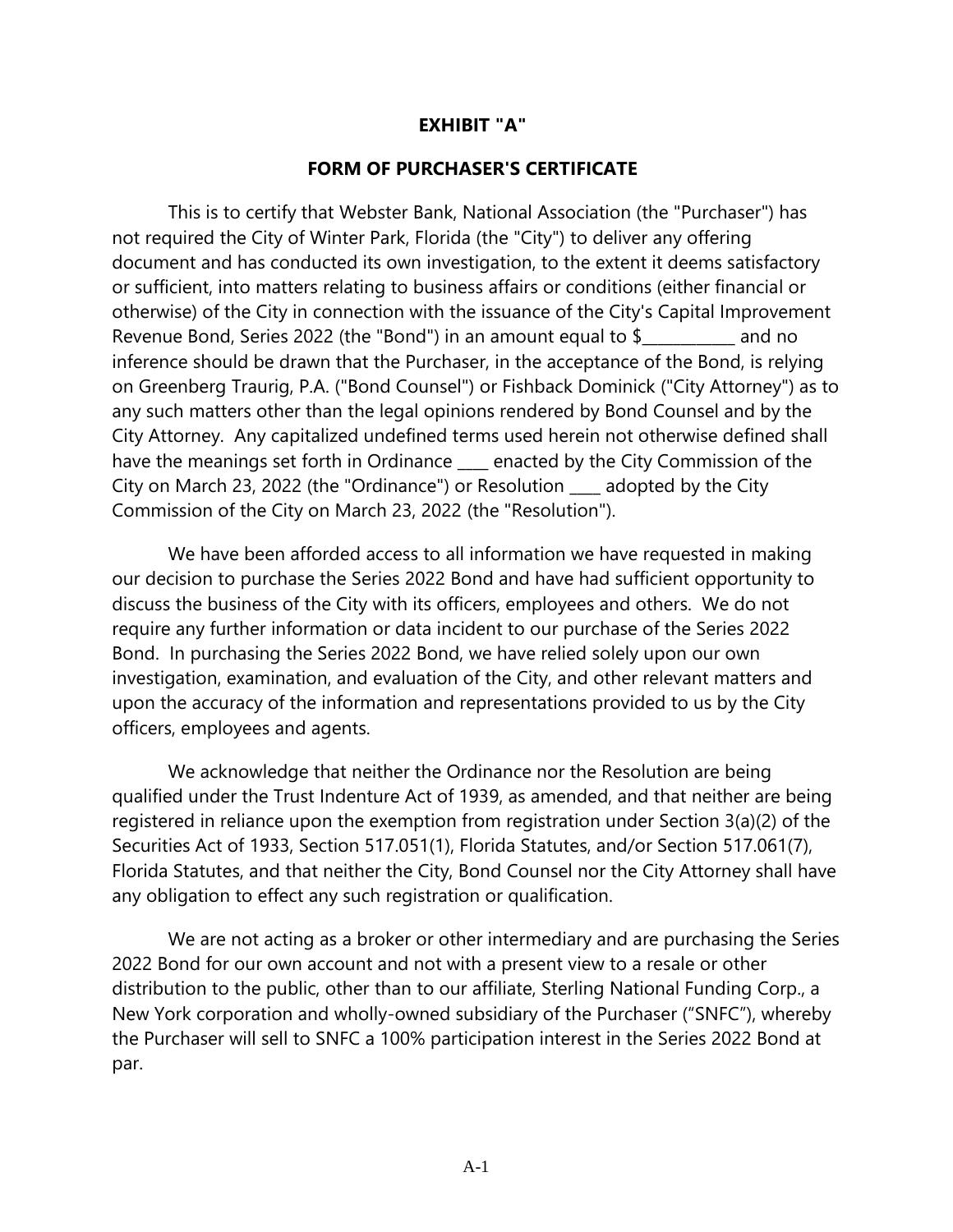We are a bank, trust company, savings institution, insurance company, dealer, investment company, pension or profit-sharing trust, or qualified institutional buyer as contemplated by Section 517.061(7), Florida Statutes. We are not purchasing the Series 2022 Bond for the direct or indirect promotion of any scheme or enterprise with the intent of violating or evading any provision of Chapter 517, Florida Statutes.

We are an "accredited investor" as such term is defined in the Securities Act of 1933, as amended, and Regulation D thereunder.

**Patriot Act Notice**. The Purchaser hereby notifies the City that pursuant to the requirements of the USA PATRIOT Act (Title III of Pub. L. 107-56 signed into law October 26, 2001) (the "USA Patriot Act"), the Purchaser may be required to obtain, verify and record information that identifies the City, which information includes the name and address of the City and other information that will allow the Purchaser to identify the City in accordance with the USA Patriot Act.

DATED this \_\_\_ day of \_\_\_\_\_\_\_ 2022.

## **WEBSTER BANK, NATIONAL ASSOCIATION**

By:

Kevin C. King, Senior Managing **Director**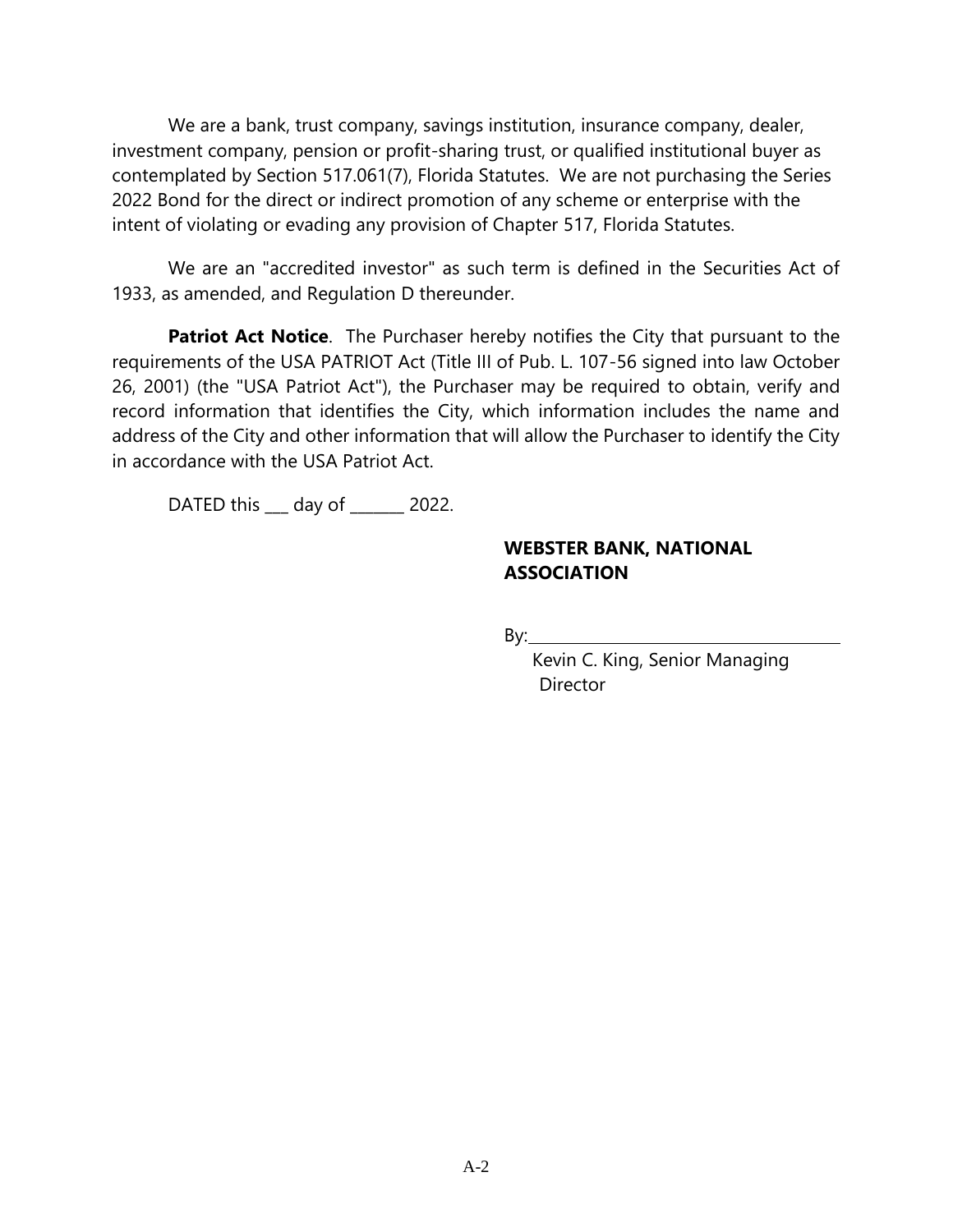### **EXHIBIT "B"**

### **FORM OF DISCLOSURE LETTER**

The undersigned, as purchaser, proposes to negotiate with the City of Winter Park, Florida (the "City") for the private purchase of the City's \$\_\_\_\_\_\_\_\_\_\_\_\_ Capital Improvement Revenue Bond, Series 2022 (the "Series 2022 Bond"). Prior to the award of the Series 2022 Bond, the following information is hereby furnished to the City:

1. Set forth is an itemized list of the nature and estimated amounts of expenses to be incurred for services rendered to us (the "Purchaser") in connection with the issuance of the Series 2022 Bond (such fees and expenses to be paid by the Purchaser):

Gilmore & Bell: \_\_\_\_\_\_\_

2. (a) No other fee, bonus or other compensation is estimated to be paid by the Purchaser in connection with the issuance of the Series 2022 Bond to any person not regularly employed or retained by the Purchaser (including any "finder" as defined in Section 218.386(1)(a), Florida Statutes).

(b) No person has entered into an understanding with the Purchaser, or to the knowledge of the Purchaser, with the City, for any paid or promised compensation or valuable consideration, directly or indirectly, expressly or implied, to act solely as an intermediary between the City and the Purchaser or to exercise or attempt to exercise any influence to effect any transaction in the purchase of the Series 2022 Bond.

3. The amount of the underwriting spread expected to be realized by the Purchaser is \$0.

4. The management fee to be charged by the Purchaser is \$0.

5. Truth-in-Bonding Statement:

The Series 2022 Bond is being issued primarily to finance the cost of the acquisition, rehabilitation and equipping of the Winter Pines Golf Club. Unless redeemed earlier than maturity, the Series 2022 Bond is expected to be repaid over a period of approximately 19.8 years. At a net interest cost of 2.54% per annum, subject to the assumptions in the prior sentence, total interest paid over the life of the Series 2022 Bond is estimated to equal  $\frac{1}{2}$ 

The source of repayment or security for this proposal is a covenant to budget and appropriate from legally available non-ad valorem revenues (the "Non-Ad Valorem